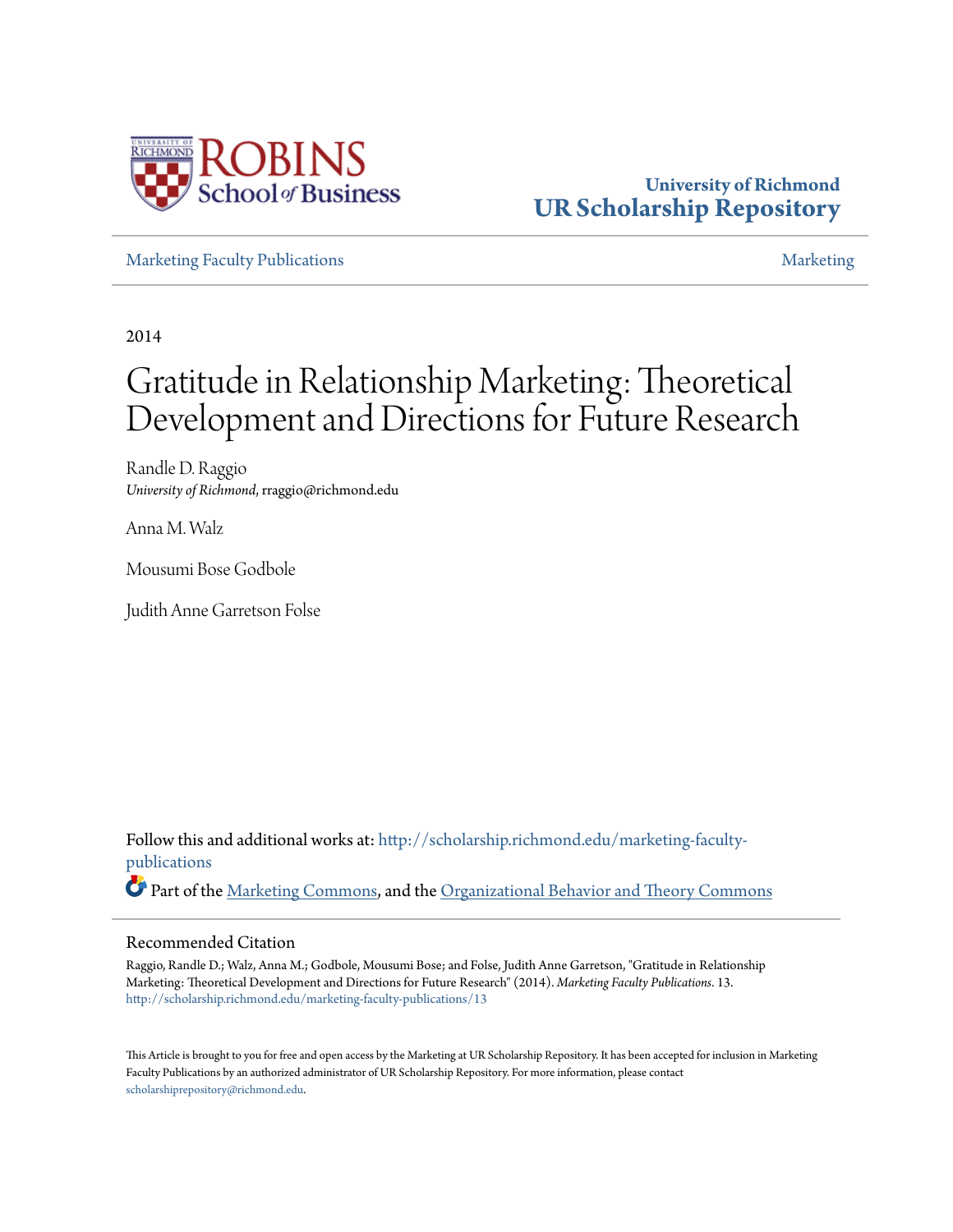# **GRATITUDE IN RELATIONSHIP MARKETING: THEORETICAL DEVELOPMENT AND DIRECTIONS FOR FUTURE RESEARCH**

## **Abstract**

#### **Purpose**

For centuries, gratitude has represented an integral component of social relationships, yet it remains relatively overlooked by marketing scholars in the study of commercial relationships. The purpose of this paper is to demonstrate how gratitude helps to build, maintain and transform commercial relationships and to suggest noteworthy areas of investigation for those researchers seeking to help companies understand the role of gratitude in relationship marketing.

#### **Design/methodology/approach**

Gratitude's role in relational exchange is explored by a review of relevant literature and two qualitative studies. Questions developed from the literature and exploratory interviews are then investigated in a main study through in-depth interviews with buyers and sellers of goods and services in both B2B and B2C contexts, leading to a grounded theoretical foundation. Generalizations and directions for future research are presented.

#### **Findings**

Gratitude is a fundamental component of buyer–seller relationships and is critical for advancing relationship marketing theory and practice.Gratitude's changing role as relationship stages advance is described.

#### **Research limitations/implications**

The research is of an exploratory nature. Confirmation of the generalizations by other studies is suggested. This research is largely consistent with that from a markets-as-networks perspective and moves relationship marketing research toward a more extended view.

#### **Practical implications**

Gratitude should be included along with other relational mediators in discussions and investigations of relationship success, and practiced by those that seek to build, develop and enhance their buyer-seller relationships.

## **Originality/value**

This paper provides a much needed exploration of a new and important topic in relationship marketing and a call for gratitude to be studied and implemented in a variety of relational exchange contexts. Specifically, it is the first to address the importance of gratitude to both buyers and sellers in B2B and B2C goods and services markets. It also is the first to document the changing role of gratitude through relationship stages.

#### **Keywords**

Gratitude, Relationship Marketing, Relational Exchange, Gratitude Cycle

**Paper Type** Research Paper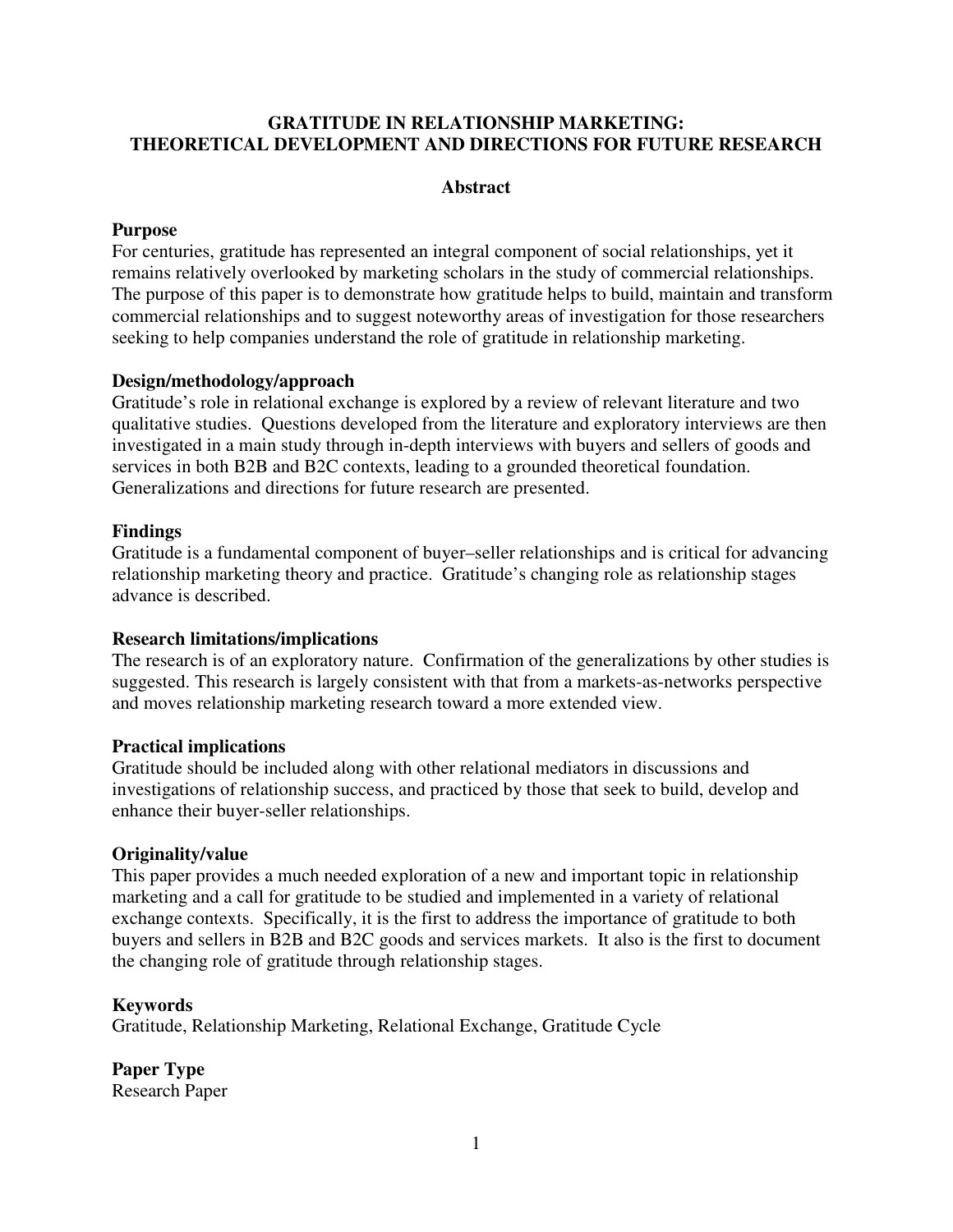#### **GRATITUDE IN RELATIONSHIP MARKETING: THEORETICAL DEVELOPMENT AND DIRECTIONS FOR FUTURE RESEARCH**

#### **1. Introduction**

For the past several decades, marketing researchers have worked diligently to identify significant ingredients of buyer-seller relationships. Two of the most studied relational components are trust and commitment (Morgan and Hunt, 1994; Fullerton, 2005). However, in more recent research, Palmatier and his colleagues (Palmatier *et al.*, 2006; Palmatier *et al.*, 2007; Palmatier, 2008) posit gratitude as a key mediator in a model of relationship marketing (RM) alongside commitment and trust. In fact, Palmatier *et al.* (2009) demonstrate the importance of customer gratitude in explaining the effectiveness of sellers' RM activities. This is an impressive start, but only hints at the importance of gratitude in buyer-seller relationships by focusing specifically on *buyer* gratitude. Is it possible that *both* parties to an exchange can feel gratitude? Do both parties need to express gratitude? How does gratitude's role change over the course of a relationship? What association does gratitude have with other relational exchange constructs? What are the implications and how should researchers address such questions in future research?

We address these questions and others by examining the gratitude construct in the context of the relational exchange paradigm. Specifically, we use conceptualization and data to develop a grounded theoretical foundation of gratitude in commercial exchanges and its importance in RM. To develop our theoretical foundation, we first review existing literature and then conduct semi-structured exploratory interviews of buyers and sellers that demonstrate the expectation and importance of gratitude in commercial exchanges. To further develop our theoretical foundation and ground it in actual business practice, we conduct 22 in-depth semi-structured interviews in both the B2B and B2C context with buyers and sellers in goods and services industries, from which emerge generalizations and directions for future research.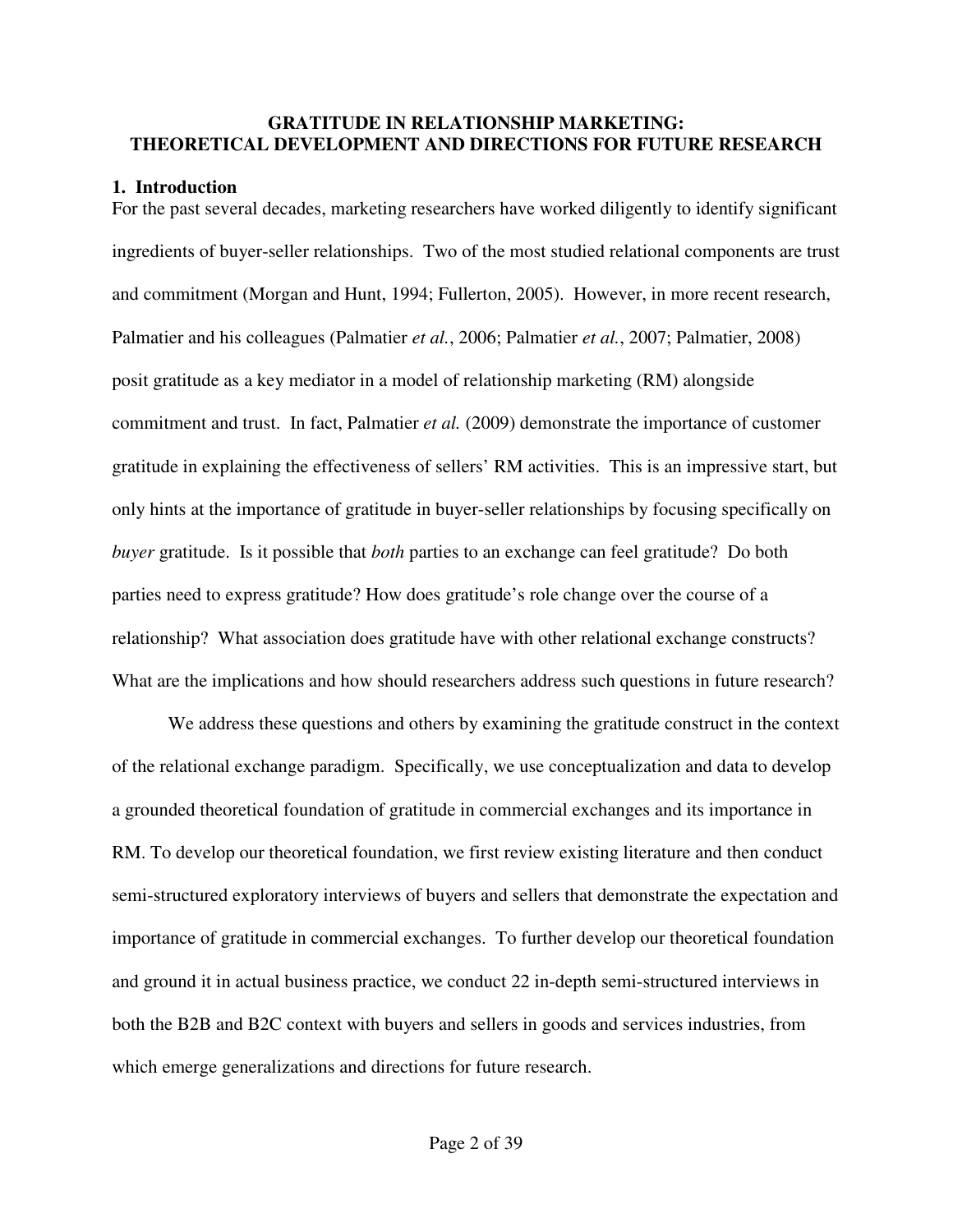This paper provides a much-needed exploration of a new and important topic in RM and a call for gratitude to be studied and implemented in a variety of relational exchange contexts. Our aim is to provide researchers and managers with a foundation for understanding gratitude's role in relational exchange and a discussion of its implications, along with a set of generalizations from which additional research and practice may develop. This is the first paper to provide a theoretical framework to understand gratitude in the context of RM and address the importance of gratitude to both buyers and sellers in B2B and B2C goods and services markets. It also is the first to document the changing role of gratitude through relationship stages.

The paper is organized in the following manner: We begin with a review of literature, providing an overview of the concept of gratitude and its relevance in commercial exchanges and importance in the relational paradigm. Then we provide details about our exploratory and main studies. Findings from our studies, as well as support from the literature are incorporated into our theoretical foundation. Generally, we argue that gratitude is a critical component of relationship creation and development that can promote positive relational behaviors and produce desired outcomes in ways distinct from more commonly studied relational constructs. Specifically, gratitude has the potential to transform transactional exchanges into relational ones, which differ from discrete economic transactions in their length, breadth, depth and intensity (Bolton *et al.,* 2004). We outline RM implications of gratitude, including research perspectives from which gratitude may be studied and the relationships among gratitude and other relational constructs. Additionally, we discuss the potential harmful consequences of disregarding the concept altogether. We conclude with implications. Our goal is that after reading this article, researchers and managers will no longer be able to consider RM devoid of the concept of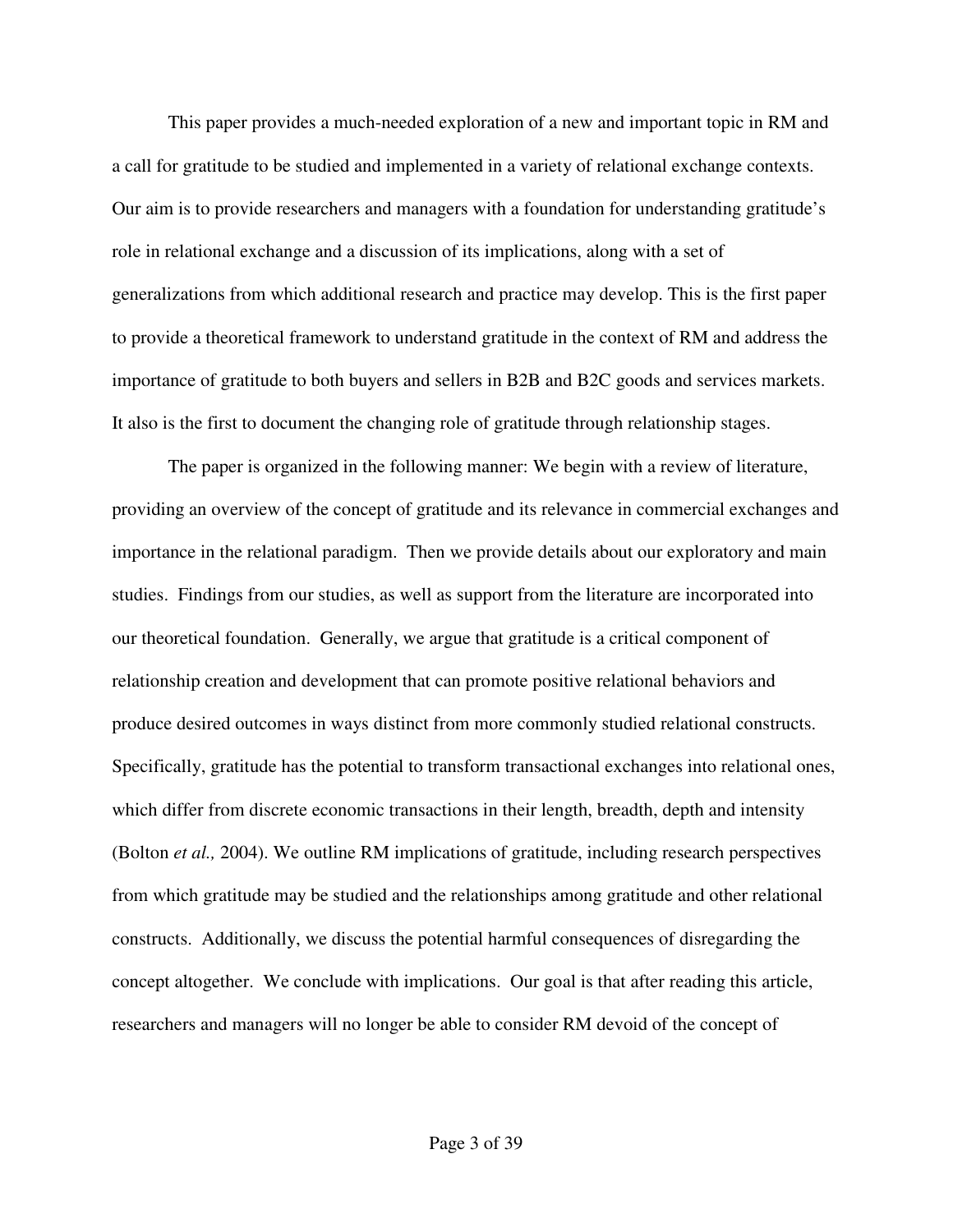gratitude, and, more importantly, will have sufficient background on the concept to pursue further research.

# **2. Literature Review**

Based on past research, we examine gratitude at three levels: (1) gratitude *per se*, (2) gratitude in commercial exchanges, and (3) gratitude in the relational exchange paradigm. By doing so, we introduce the concept and its role in relationship marketing.

# **2.1 Gratitude**

Gratitude is the emotion that arises when an individual (beneficiary) perceives that an exchange partner (benefactor) (e.g, person or organization) has intentionally acted to improve the beneficiary's well being (c.f., Fredrickson, 2004, p. 150). The "feeling of gratitude" refers to the emotional reaction to this perception.

Gratitude is composed of cognitive, affective and behavioral components, as when the beneficiary recognizes a benefit bestowed by a benefactor (cognition), appreciates the benefit (emotion), and acknowledges the benefit (behavior) (Buck, 2004; Steindl-Rast, 2004). Although it is possible to convey gratitude when it is not felt (Buck, 2004), we focus exclusively on actual feelings of gratitude as characterized by the "gratitude of caring" (Buck, 2004) and its sincere expression. Recognition and appreciation are required for gratitude to exist; without recognition, a beneficiary may not perceive himself as one, and without appreciation, feelings of gratitude will not exist. Therefore, recognition (cognitive component) is necessary, but not sufficient. As a result, we subsequently discuss only the emotional and behavioral components.

# *2.1.1. The impact of gratitude*

"Adam Smith, the legendary economist and philosopher, proposed [in the *Theory of Moral Sentiments*] that gratitude is a vital civic virtue, absolutely essential for the healthy functioning of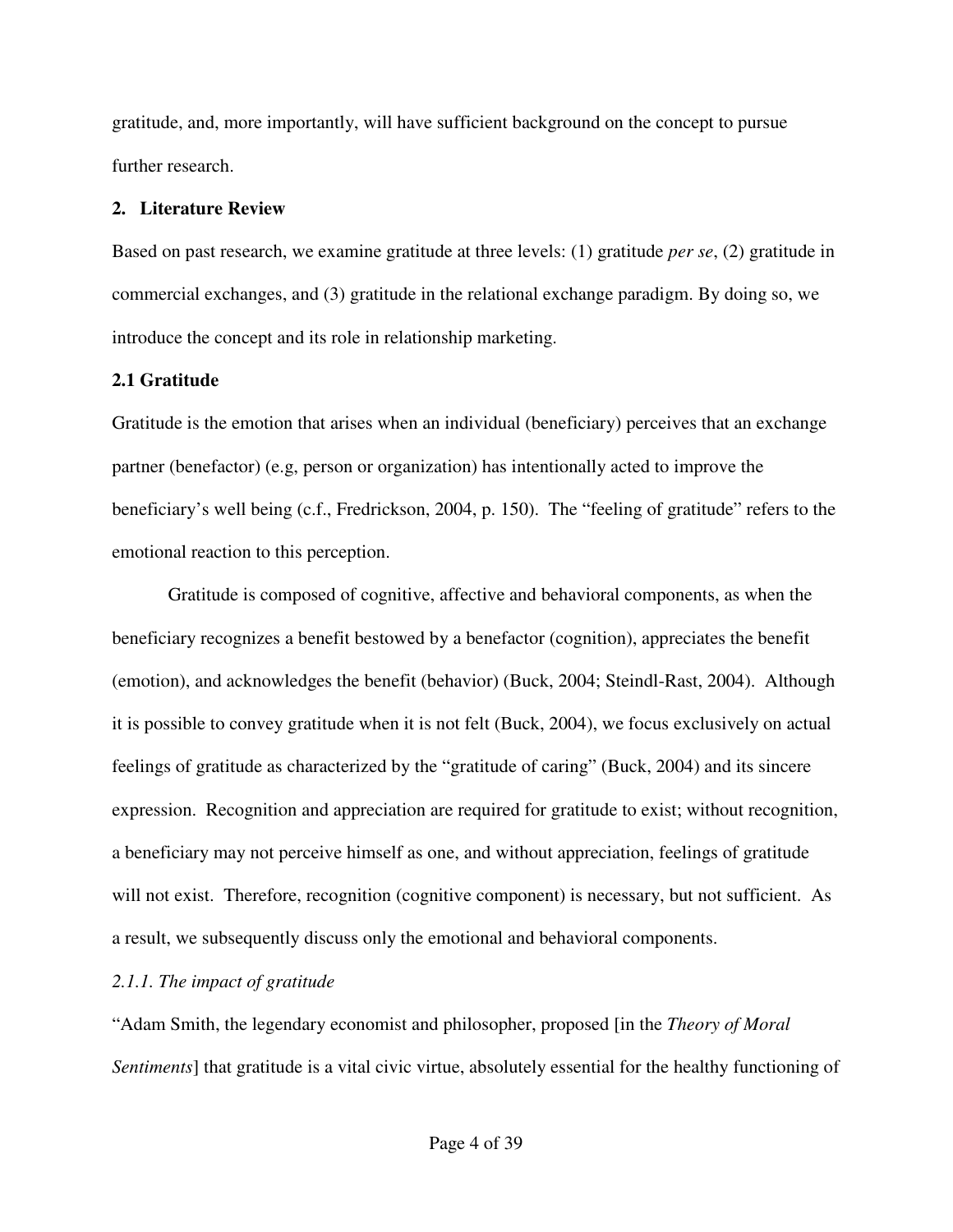societies" (Emmons, 2004, p. 3). Emmons and Tsang (2004) echo this sentiment based on the observation that gratitude motivates people to behave prosocially. Bartlett and DeSteno (2006) delve deeper into types of prosocial behavior and find that gratitude drives *helping* behavior. Specifically, gratefulness for another's actions, not awareness of society's reciprocity norm or a positive mood, causes participants to engage in helpful behaviors toward both the benefactor and also strangers. Grateful participants reciprocate a favor, even when doing so is costly to them. These authors also argue that over time, feelings of gratitude and their expression build trust and help develop long-term relationships. Even when gratitude is only felt (not expressed), these feelings of gratitude can increase the likelihood of future interactions (Bartlett and DeSteno 2006).

#### *2.1.2 What gratitude is not*

*Reciprocity***.** Reciprocity can have both positive and negative aspects, which include repaying gifts and taking revenge (Fehr and Gächter, 2000) and is more closely aligned with a scorekeeping mentality (Cropanzano and Mitchell, 2005). However, true expressions of gratitude are not characterized by "mindless tit-for-tat behavior" (Fredrickson, 2004, p. 150) or an expectation to receive in return, as may be the case with reciprocity (Gouldner, 1960). Although social norms of reciprocity related to the appreciation and acknowledgement of benefits do exist and influence buyer-seller relationships (Cropanzano and Mitchell, 2005; Fehr and Gächter, 2000), gratitude functions more as an underlying motivator of such behaviors, as Becker (1986) calls gratitude the emotional core of reciprocity.

*Indebtedness***.** As a psychological construct, indebtedness involves "a state of obligation to repay another" for a received benefit (Greenberg, 1980, p. 4). Whereas gratitude is a positive emotion, indebtedness may include mixed affective associations, such as arousal and discomfort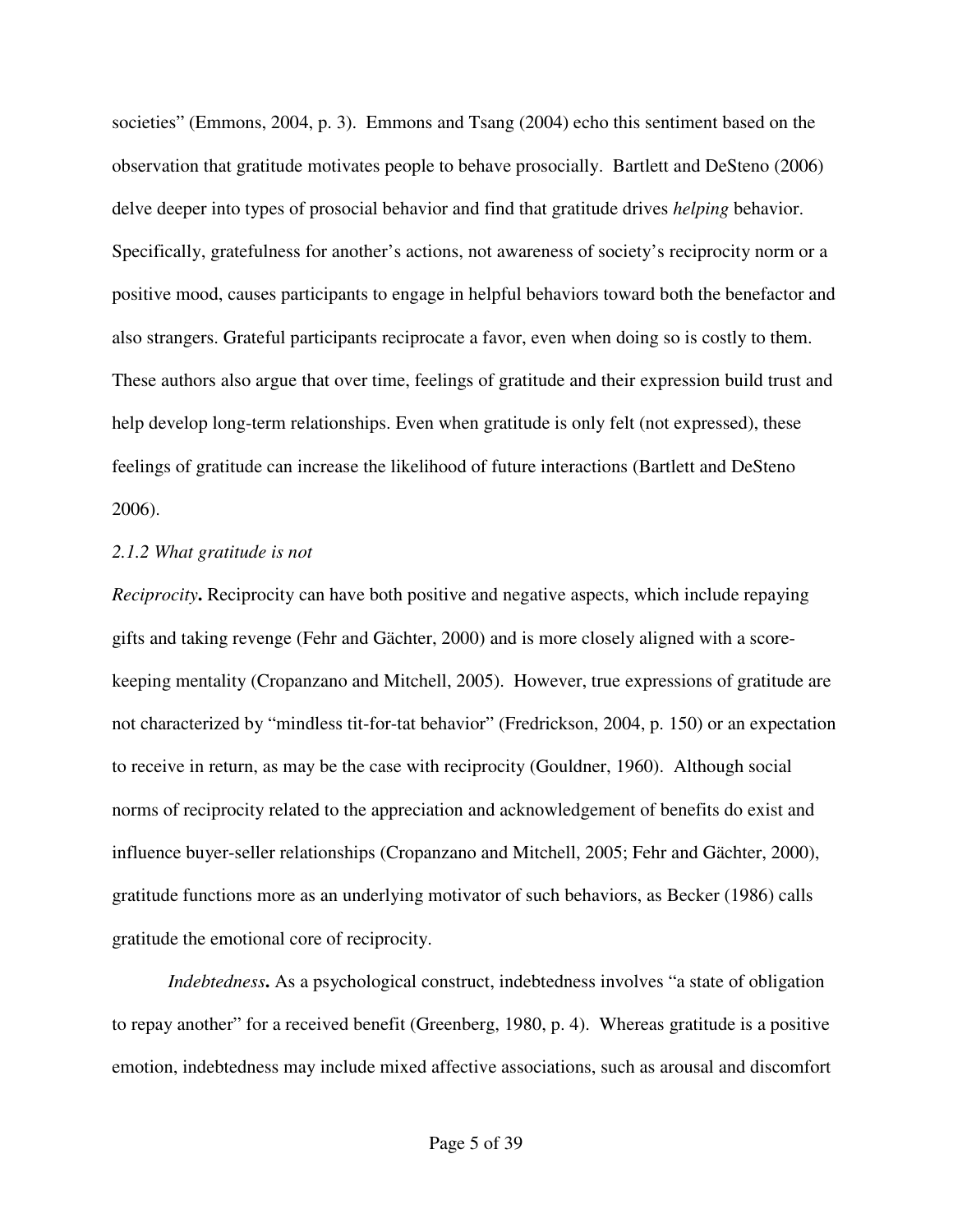(Greenberg, 1980). Watkins and colleagues (2006) suggest that gratitude is internally generated, whereas indebtedness is an external obligation. True gratitude derives from the perceived intentions of the benefactor (internal assessment), whereas indebtedness is an attempt to uphold societal norms. In summary, the more a beneficiary perceives a benefit (or intended benefit) as a gift, the more likely he is to experience actual gratitude (McCullough and Tsang, 2004; Steindl-Rast, 2004).

#### **2.2 Gratitude in commercial exchanges**

After a brief overview of gratitude, we now turn to gather evidence of demonstration of gratitude in commercial exchanges. Gratitude may be "felt" in commercial exchanges when relational investments are made, which, for example, can include extra effort extended to benefit a buyer (e.g., support beyond contractually-obligated behaviors), purchases made based on factors beyond merely financial ones (e.g., desire to continue to work with a specific person or firm), or gifts exchanged (e.g., dinner, rounds of golf). As an interpersonal construct, "felt" gratitude, or the emotional component, operates at the individual level, but may be acknowledged or expressed corporately, such as when a company expresses gratitude to customers (B2C) or partners (B2B). Accordingly, we find that gratitude expressed toward customers is common in marketing practice. For example, the main electricity company in Belgium displayed a newspaper advertisement saying "Merci," for the 200,000 plus clients who are now purchasing green energy (Papageorgiou, 2009) and gaming giant Konami has effusively thanked its fan base for the strength of its success (Gaming Rover, 2009). Expressions of gratitude also occur in B2B settings where ongoing relationships are vital: The International Olympic Committee thanked its worldwide partners in a *Fortune* magazine ad (Fortune, 2008), while Virtualware, winner of the prestigious European seal of e-Excellence Platinum award, expressed gratitude to the award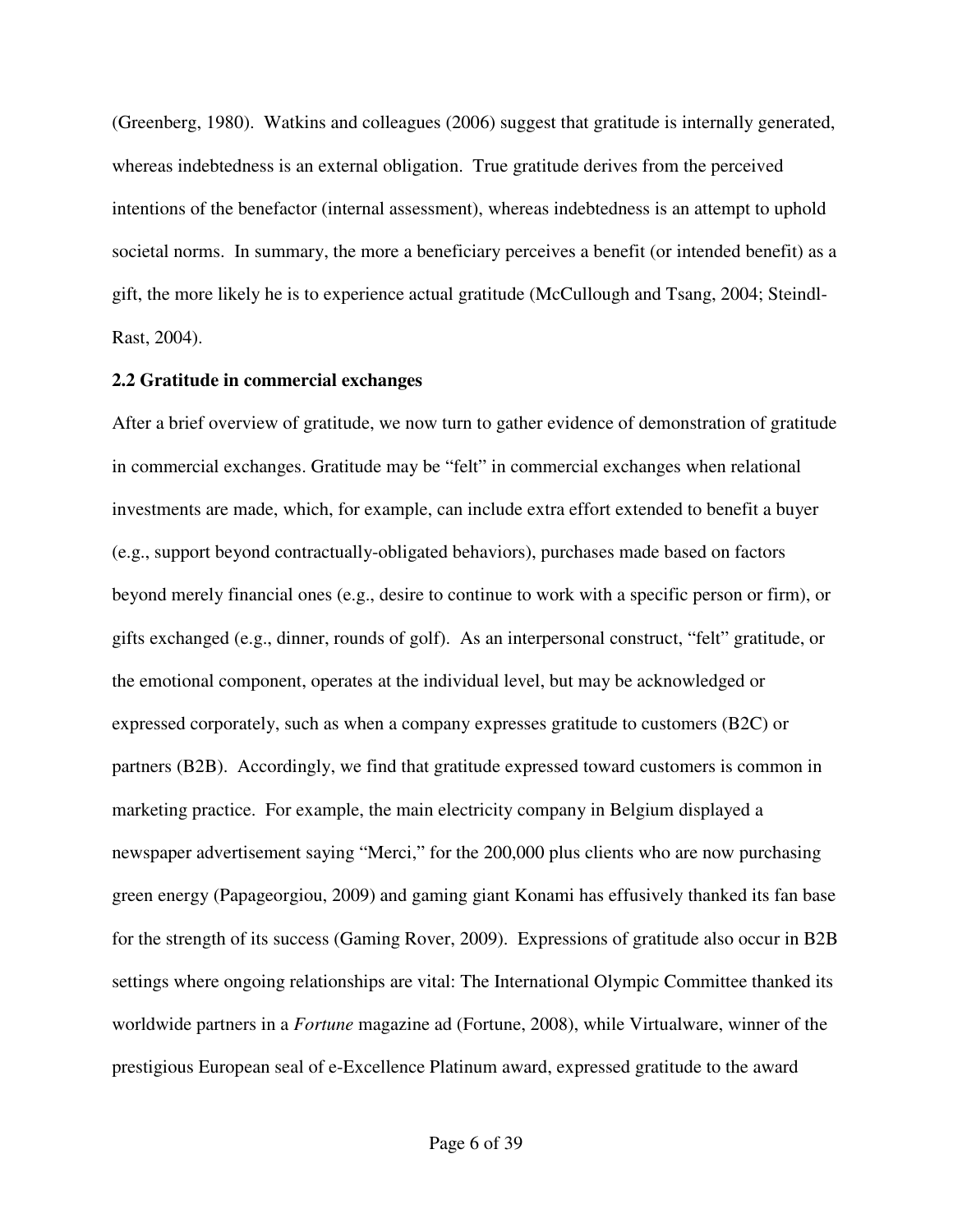organizers for providing the firm an opportunity to highlight its achievements (European Multimedia Forum, 2009).

Gratitude is not a simple matter of saying thank you to customers; companies attempt to express gratitude in different ways. According to Tony Hsieh, CEO of Zappos.com, "every year, we like to show a little gratitude. We take over a venue such as the Hard Rock Hotel pool or Rain Nightclub at the Palms and invite all of our vendors (more than 1,000) to our annual Vendor Appreciation Party" (Hsieh 2010). Zappos also "surprises you [customers] with the carrot of free shipping upgrades regardless of what, or how much what [sic], you've purchased" (Murphy, 2009). Zappos's actions can be seen both as expressions of gratitude *toward*  customers and vendors and actions that are likely to induce gratitude *within* them, influencing future behaviors in favor of the benefactor (see Schimmel, 2004).

#### **2.3 Gratitude and the relational exchange paradigm:**

Researchers have come to understand marketing as a dynamic process centered on continuing social and economic exchanges embedded in relationships (e.g., Morgan and Hunt, 1994; Vargo and Lusch, 2004). This perspective, known as the relational exchange paradigm, is widely studied by academics (Anderson and Narus, 1990; Dwyer *et al*., 1987; Hakansson and Ostberg, 1979; Morgan and Hunt, 1994) and implemented by practitioners (Heide and Wathne, 2006). On the contrary, a *transactional exchange* occurs between two parties when there is no intention of a future exchange (Terawatanavong *et al.,* 2007). The benefits of implementing relational programs are well documented for both buyers (e.g., Gwinner *et al.,* 1998) and sellers (e.g., Palmatier *et al.,* 2007) in business and consumer markets.

Gratitude may bridge the gap between the transactional and emerging relational exchange paradigms, as the recognition (cognitive component), experience (affective component) and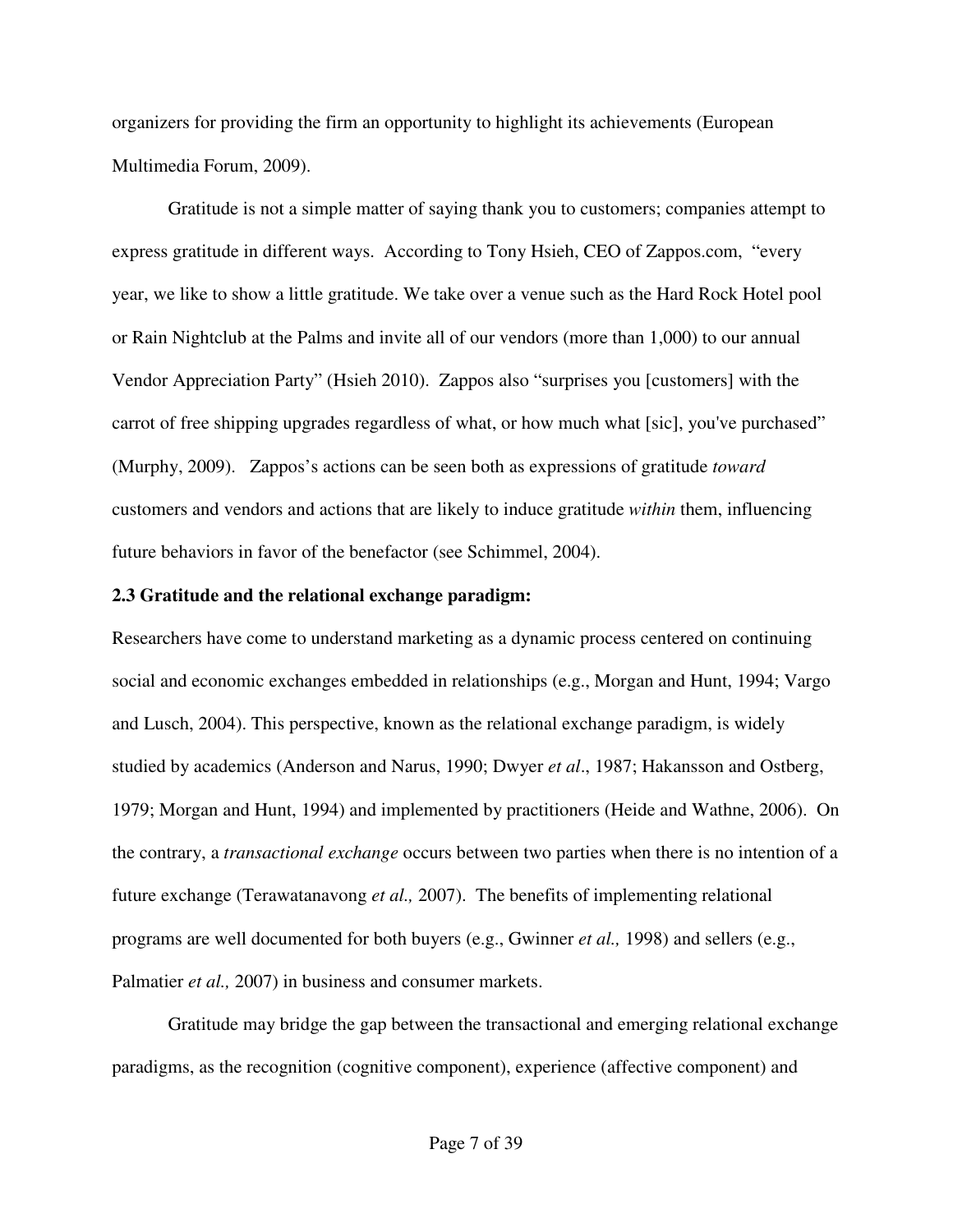expression (behavioral component) of gratitude can enhance relationship development. Recognizing (or perceiving) an intended benefit and experiencing gratitude motivates a *desire for continued interactions* (Bartlett and DeSteno, 2006), and expressions of gratitude create *interrelated interactions*, thus satisfying two key criteria distinguishing transactional from relational exchanges (e.g., De Wulf *et al.,* 2001; Walz *et al.,* 2009). Parties should want to engage in future transactions when they feel gratitude toward the exchange partner (Bartlett and DeSteno, 2006), and expressions of gratitude tend to bond people together (Fredrickson, 2004). Further, expressions of gratitude can actually *initiate* a relationship. Raggio and Folse (2007; 2011) find that expressions of gratitude promote prosocial behavioral intentions even among those who didn't participate in the campaign for which they were being thanked.

#### *2.3.1 The impact of feelings of gratitude on relational exchange*

Prior research suggests that experiencing the positive emotion of gratitude will make future transactions more likely whether gratitude expression occurs or not (e.g., Buck, 2004; Fredrickson, 2004; Morales, 2005; Soscia, 2007). Feeling gratitude is an individual's recognition that the benefactor has acted towards the advantage of the beneficiary and acknowledgement of mutual civility leading to the building of trust (Buck, 2004). In a marketing context, two studies empirically address the ability of consumer-felt gratitude to positively influence consumer behavior. Morales (2005) finds that even when firm effort has no impact on product quality, it influences felt gratitude toward the high-effort firm, which produces pro-firm consumer behavior, such as increased willingness to pay, store choice, and overall evaluations. Soscia (2007) finds that gratitude, but not happiness, predicts repurchase intention and positive word of mouth. These studies indicate that feeling gratitude has the potential to encourage future economic exchanges and produce positive relational outcomes.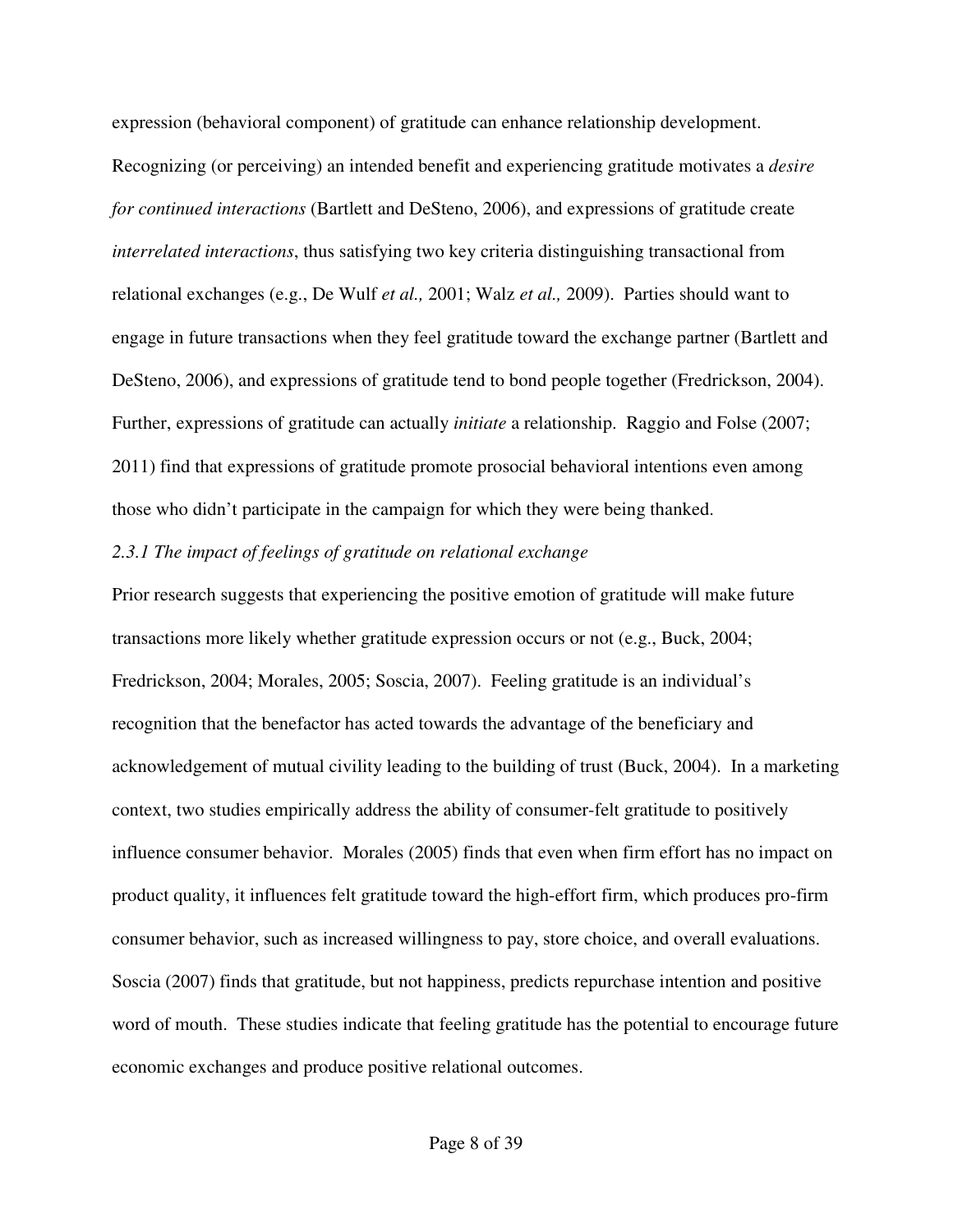#### *2.3.2 The impact of gratitude expression on relational exchange*

Gratitude differs from traditional relational constructs such as commitment or trust in that it may lead to an intermediate step of behavior or expression (e.g., delivering or acknowledging a "thank you", endorsement, etc.), which is a visible phenomenon with its own set of rules, expectations, and benefits. Imagine a scenario where a homeowner receives something "extra" from an at-home service technician that is beyond the normal operating procedure of the company. Her felt gratitude makes it more likely that she will use the service again, and she might announce her gratitude in a public forum (e.g., Facebook). This endorsement may bring the company new customers, and may also increase her own commitment toward the firm (c.f., Ahluwalia *et al.,* 2000; Raju *et al.,* 2009). If the service provider is aware of her expression of gratitude, it may increase the firm's commitment to provide superior service in the future.

#### *2.3.3 Temporal relationship between gratitude and other relational mediators*

An interesting question that comes to mind relates to the relationship of gratitude with other constructs relevant to the relational paradigm. Satisfaction-trust-commitment is the general consensus on the causal order of mediating variables for relationship development (e.g., Ulaga and Eggert, 2006), though there are some exceptions (e.g., a certain level of trust must exist between two parties for them to engage in a market exchange in the first place [Guenzi and Pelloni, 2004]). Although no research considers how gratitude fits into this causal order, it is likely that gratitude plays an *early* role in relationship development due to the broaden-and-build ability (Fredrickson, 1998; 2001) of gratitude.

Trust is, in part, the forward focused belief (confidence), based on past interactions (Sichtmann, 2007), that another party will not be opportunistic but act benevolently in the future (Anderson and Weitz, 1992); whereas, gratitude is the emotion that results from the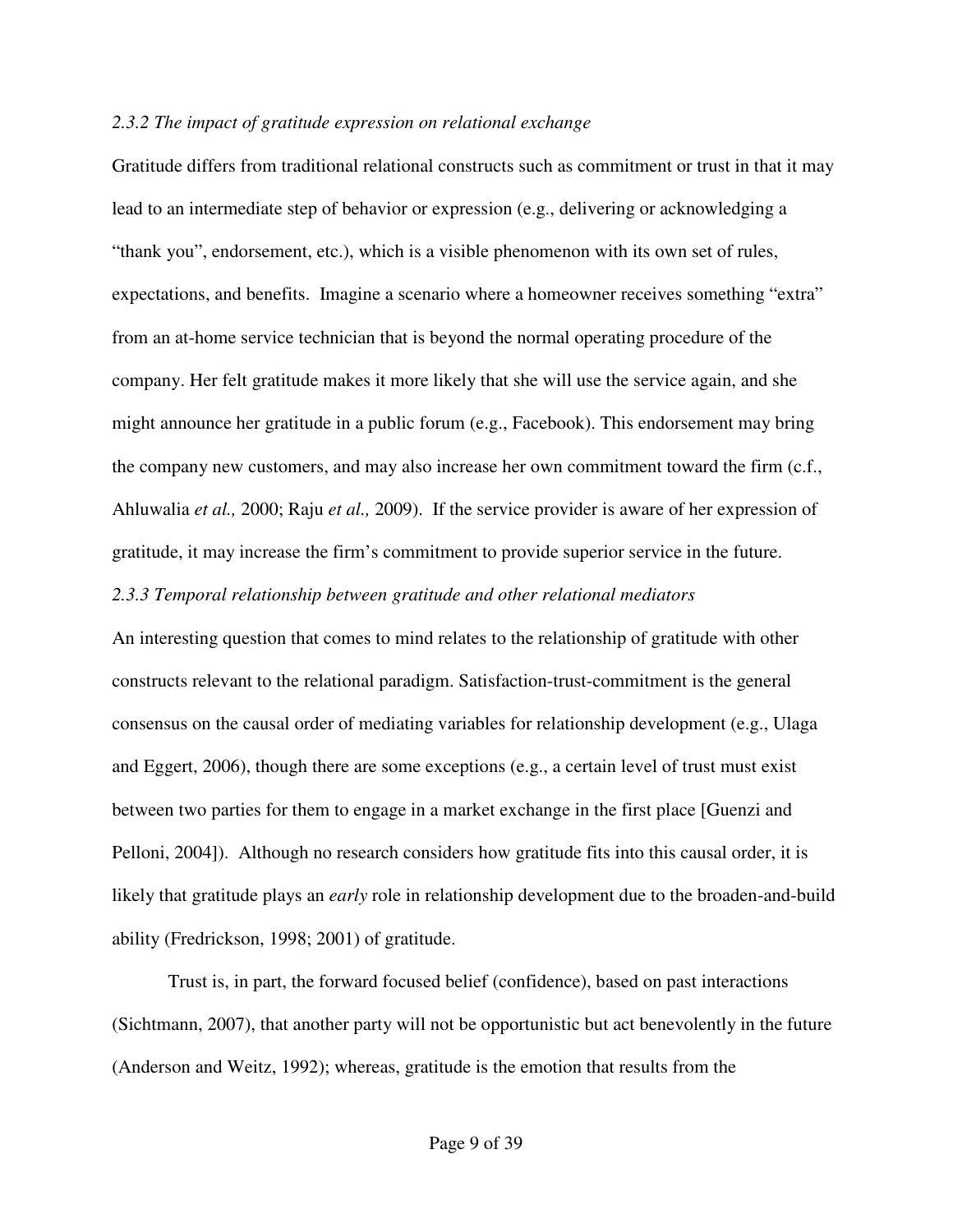acknowledgment that a party has in fact (or is perceived to have) acted benevolently in the past (Doney and Cannon, 1997). Trust is also defined as one party's confidence in an exchange partner's integrity and competence (e.g., Johnson and Grayson, 2005; Morgan and Hunt, 1994). Therefore, gratitude likely precedes trust (and therefore, commitment) because a person recognizes and responds emotionally to a partner's past benevolence before he or she forms beliefs about whether the partner will act benevolently in the future. Research supports this notion. Komter (2004) argues that in social contexts gratitude precedes trust and without it, trust would not exist. Palmatier *et al.* (2009) find empirical support for this positioning in B2B markets, with gratitude leading to trust, and trust leading to commitment (with no significant direct path from gratitude to commitment). Unfortunately, no prior work relates gratitude to satisfaction, which offers an opportunity for the present study and future work.

#### *2.3.4 The benefactor, beneficiary, and benefit perspectives of gratitude*

An important element of gratitude is the emotional reaction it evokes, leading to the question of who feels gratitude. A buyer can feel gratitude for the way a seller does business, and a seller can feel gratitude for the buyer's business. Thus, it is important to recognize that either party can be perceived as a benefactor or feel gratitude (as beneficiary). Additionally, researchers also are interested in studying the benefit and how different benefits induce feelings of gratitude; therefore, we now briefly review gratitude in commercial exchanges from the perspectives of the beneficiary, benefactor and the benefit (c.f., McCullough and Tsang, 2004).

The *beneficiary perspective* offers opportunities to investigate the ways in which people experience and express gratitude. Bone and colleagues' (2008) "you're welcome effect," identifies the importance of companies explicitly acknowledging customers' expressions of gratitude, which recognizes that customers can perceive themselves as beneficiaries. One New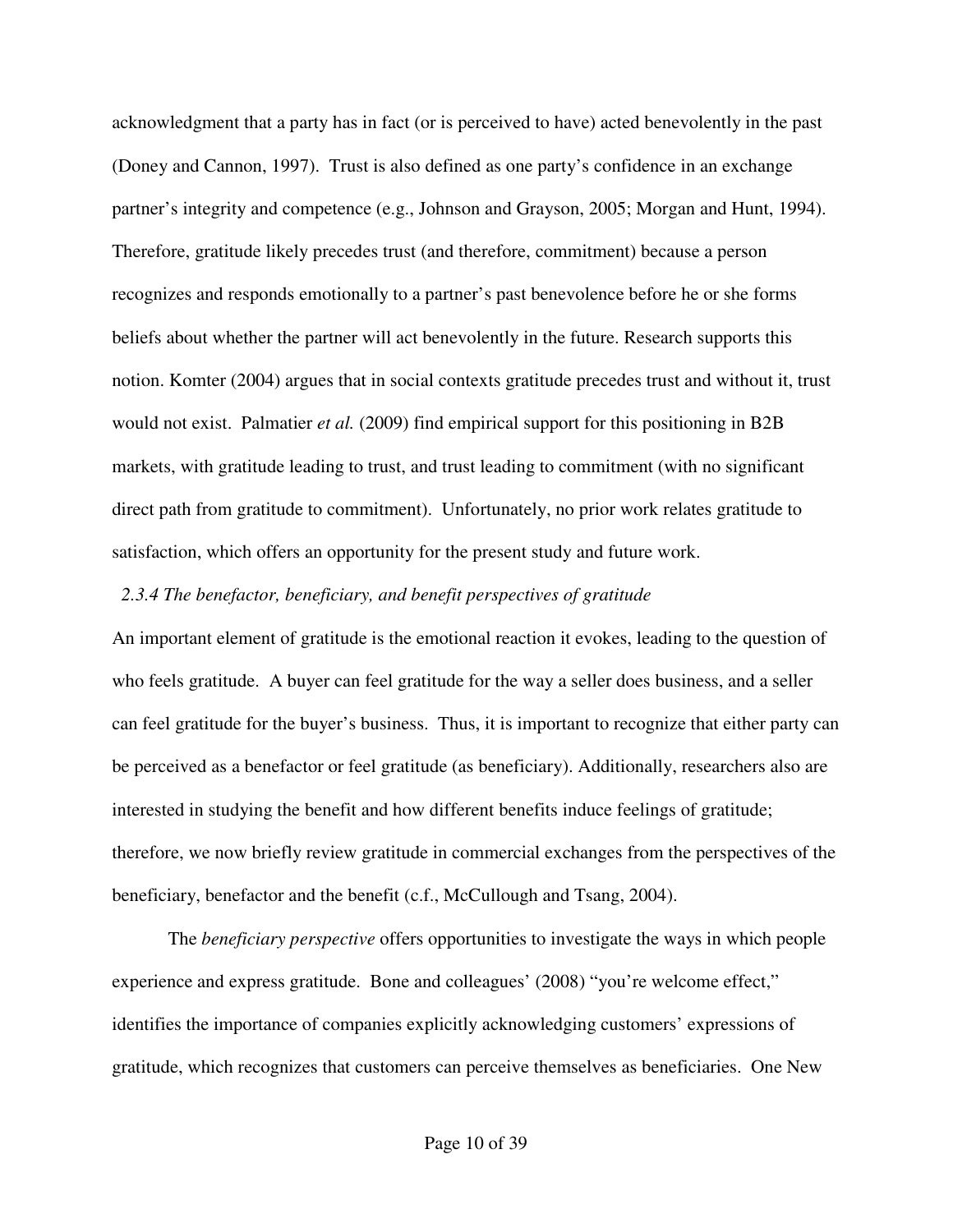York law firm (beneficiary) found that when partners said "thank you" to associates (benefactor) for their hard work, the firm enjoyed decreased attrition and increased the percentage of summer associates who accepted an offer to return full-time (Lattman, 2007), implying that employers can see themselves as beneficiaries, and including employer-employee exchanges in the relevant domain of commercial exchanges.

The *benefactor perspective* enables researchers to investigate how, why, and to whom a benefit is directed and how a benefactor responds to expressions of gratitude. Morales (2005) finds that customers can feel gratitude toward sellers that exert extra effort, even when the seller's effort has no impact on product quality. In turn, felt gratitude produces pro-firm consumer behavior, such as increased willingness to pay, store choice, and overall evaluations. Likewise, Soscia (2007) finds that gratitude, but not happiness, predicts repurchase intention and positive word of mouth. Thus, it is clear that sellers have an economic incentive to generate feelings of gratitude in their buyers. However, not all seller actions are purely altruistic. For example, more and more hotels do not wash sheets or towels every night unless requested to do so. In addition to the potential environmental benefits, these actions reduce the costs of business by reducing the level of services provided. Do consumers feel gratitude in cases when companies also benefit? If so, do benefactors benefit when non-benevolent motives are disclosed? Morales (2005, p. 809) finds that when persuasion motives are made salient ("the store paid close attention to product displays, knowing them to be a guaranteed way to increase sales"), consumers are no more likely to visit a high-effort versus a low-effort store. It will be interesting to learn whether buyers can still feel gratitude even in situations where sellers benefit.

Finally, the *benefit perspective* addresses the question "for what are people grateful?" Palmatier, *et al.* (2009, p. 3, emphasis added) define "feelings of gratitude" as "feelings of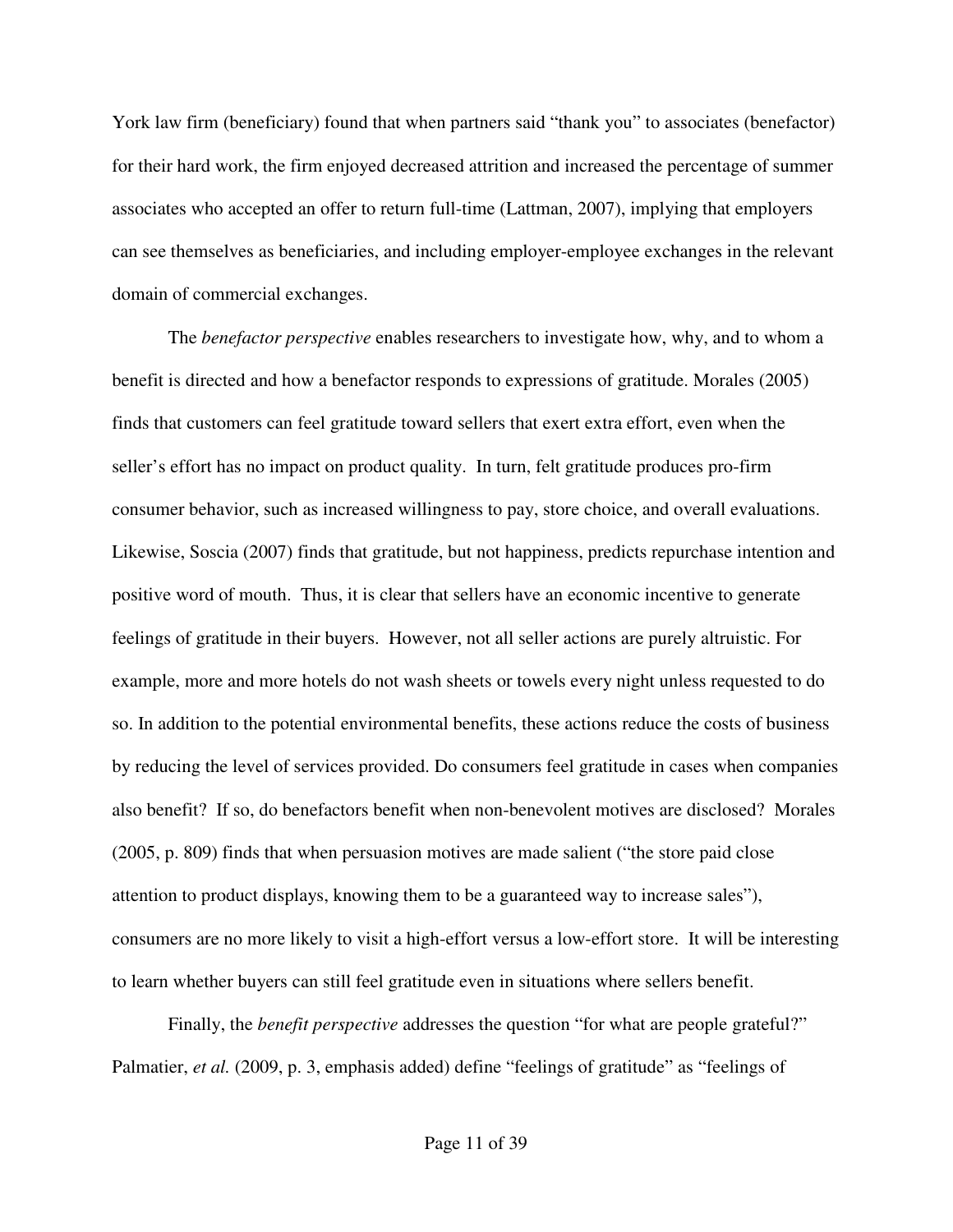gratefulness, thankfulness or appreciation *for a benefit received*." But people may be grateful merely for the intent or perceived intent to benefit. Roberts (2004) suggests that intentionality is subjectively determined and that neither good intentions on the part of the benefactor nor an actual benefit are required for a person to feel gratitude. Thus, a beneficiary's perception of good intentions may be sufficient to feel gratitude.

#### *2.3.5 The consequences of ingratitude in the relational paradigm*

While it is important to study the impact of gratitude, it is also essential to understand what happens when gratitude is not expressed in relational exchanges. Both expectancydisconfirmation theory (Oliver, 1980) and equity theory (Adams, 1965) allude to dissatisfaction felt when a party *expects* gratitude expression or an acknowledgment of gratitude expression from the other party and *does not receive* it. Individuals consider the experience of gratitude an obligation whenever they receive unexpected (McCullough and Tsang, 2004) or undeserved (Steindl-Rast, 2004) benefits. Therefore, ingratitude (i.e., lack of appreciativeness) goes against what is expected, and thinkers over time have recognized the downside of appearing ungrateful. Cicero notes that "Men detest one forgetful of a benefit" (qtd. in Shelton, 2004, p. 265). "Hume called ingratitude, 'The most horrid and unnatural of all crimes that humans are capable of committing.'" (qtd. in Emmons, 2004, p. 7).These writings clearly demonstrate that gratitude expressions (or avoidance of the perception of ingratitude) constitute a norm, or expected behavior, in social relationships. Norms have been shown to be important in the development of buyer-seller relationships (e.g., Heide and John, 1992). Even a single violation of a norm could inhibit trust and commitment, undermining a partner's long-term orientation (Ryu *et al.,* 2007). Therefore, the impact of perceived ingratitude may do more to harm a relationship than a proper gratitude expression could do to enhance it. Consistent with this view, Palmatier *et al.* (2007, p.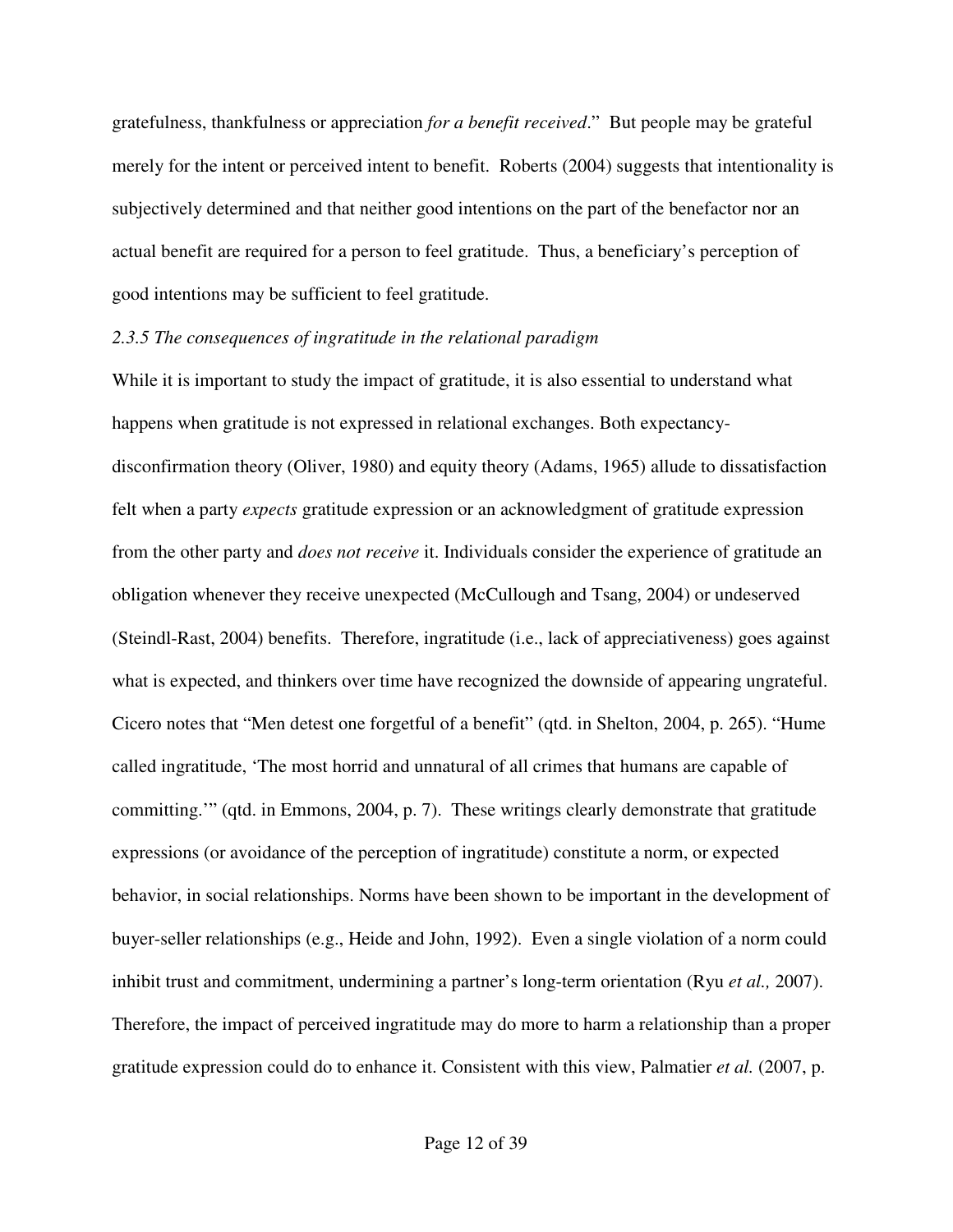189) indicate that norms are a "necessary but insufficient condition for high-performance exchanges" and that "violating norms ensures underperformance, but following norms does not guarantee high performance."

#### *2.3.6 The Gratitude Cycle*

Based on the prior literature, we now summarize the role of gratitude in the context of the relational exchange paradigm. When gratitude is expressed (not just felt), a secondary or nonmarket-based (non-financial) exchange takes place, which can increase the likelihood of future market-based exchanges. As part of, or apart from, the original transactional exchange, one party (benefactor) may appear to have intended to benefit the other party (beneficiary) in a way that goes beyond mere obligation. This perceived benefit initiates what we call a *gratitude cycle* (i.e., benefit–gratitude–expression–acknowledgement). A gratitude cycle begins some time after the initial transactional exchange (i.e., after a benefit has been received) and ends with the expression or acknowledgment of gratitude.

Exchange partners must come to a mutual understanding that completion of the gratitude cycle has been accomplished for gratitude to have its full transformational power on both parties. For instance, in the previous Zappos example the party may be intended as a generous expression of gratitude, but such events may not complete the gratitude cycle because they are not directed at a particular exchange partner. Such events may be grand and costly, but additional directed expressions may still be necessary.

To sum up, the literature review explored gratitude at three levels and helped us develop the concept of the gratitude cycle as an initial component of our theoretical foundation. Yet important questions remain unanswered with respect to gratitude and its role in the relational exchange paradigm. Such questions relate to the importance of gratitude in business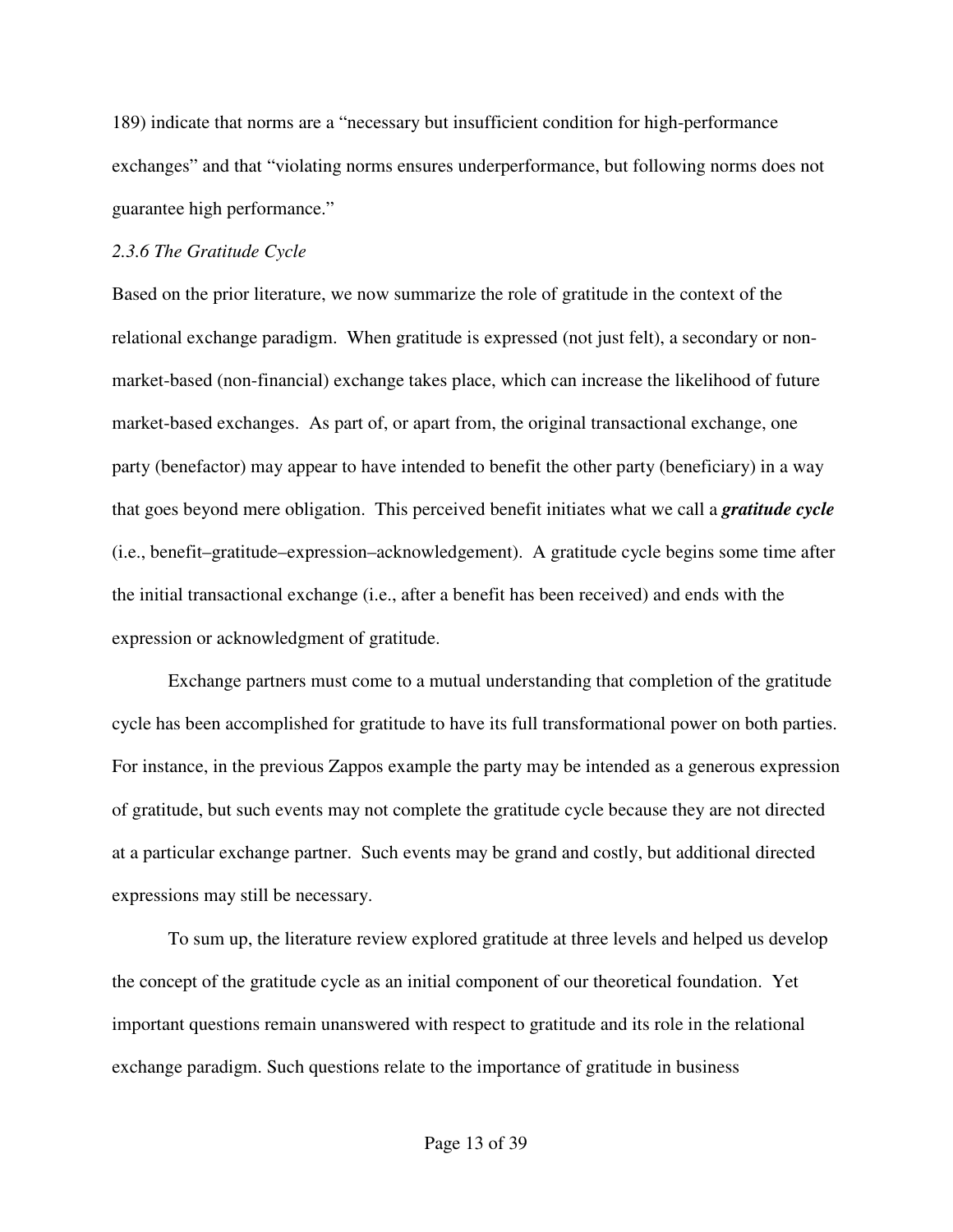relationships, reasons for feeling gratitude, the importance of felt vs. expressed gratitude and the importance of personal intent of the involved parties. In addition, more profound questions related to how gratitude helps deepen relationships, the effects of incomplete gratitude cycles, and ingratitude warrant attention. Finally, little is known about the role of gratitude with respect to other relational constructs such as satisfaction, trust and commitment, although we suspect that gratitude likely plays an early role, potentially preceding all three. We now provide some answers based on qualitative data, and propose additional questions for future research.

#### **3. Methodology**

As our objective is to use conceptualization and data to develop new theory, we collected data via a qualitative method of inquiry, through two phases of interviews: The first phase helped us gauge the overall importance of gratitude in business relationships. The second phase delved deeper into the construct and helped us further develop our grounded theoretical foundation (Corbin and Strauss, 1990; Goulding, 1999, 2005).

#### **3.1 Initial exploratory study**

The goal of the first phase was to explore the importance of gratitude in commercial exchanges. Since this was our first step to probe the relevance of gratitude, data were collected by students who were trained in relational exchange theory and practice in an upper-division undergraduate marketing course. After a training session on proper interview techniques, teams of two interviewers conducted interviews with at least two consumers, one front-line employee, and one manager from regional or national companies. Interviews lasted between 30 minutes and one hour. Interviews were recorded, transcribed and analyzed by the researchers (Spiggle, 1994). A total of 103 interviews were completed.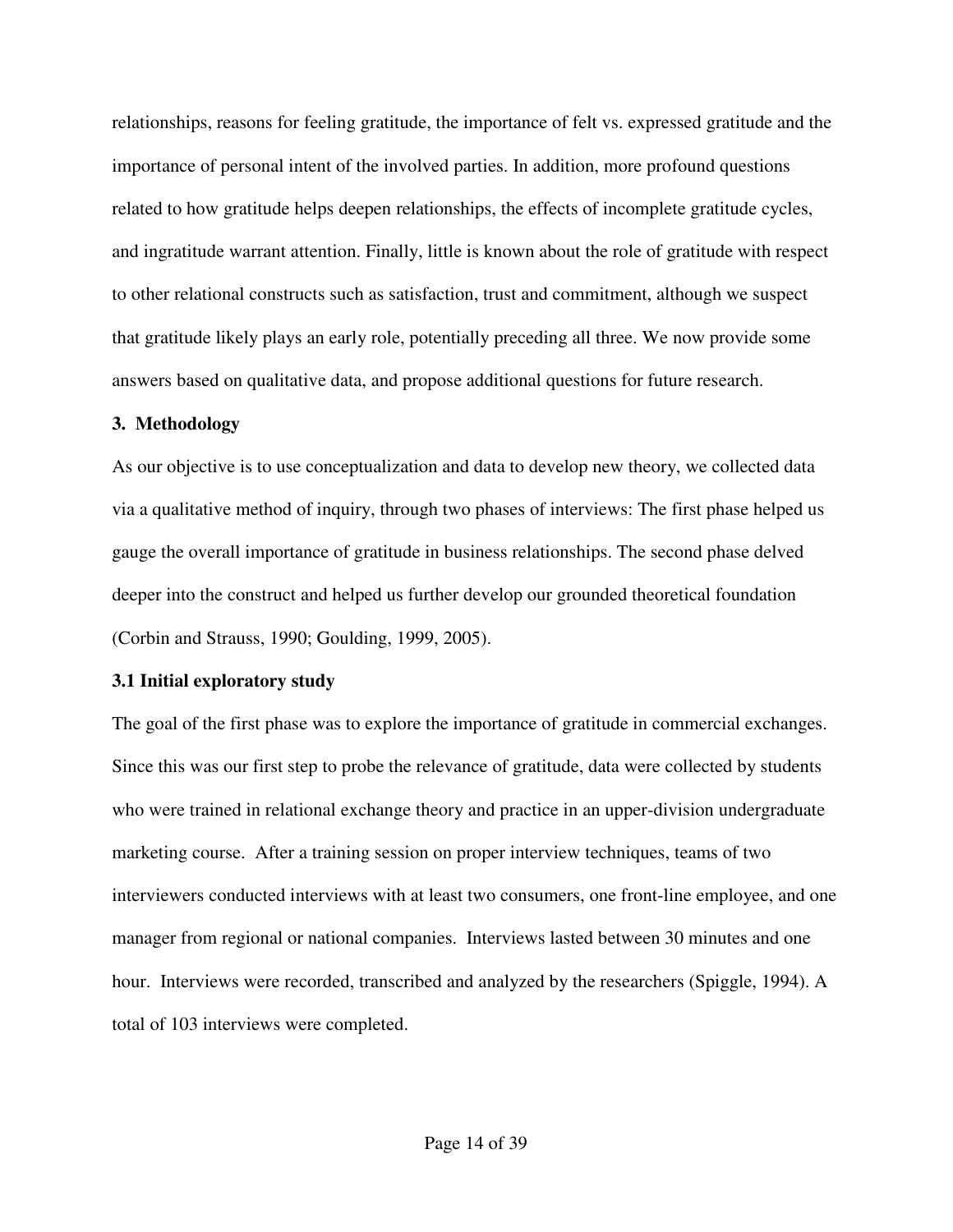The semi-structured interviews began by asking respondents to describe an exchange relationship in which they currently were engaged. Consistent with prior exploratory research involving relational concept formulation (e.g., de Chernatony and Riley, 1998), interviewers were given a list of probing questions to elicit detail from the respondent. Respondents were then asked two questions related to gratitude in the focal relationship: (1) Whether expressions of gratitude are a necessary element for the described relationship; (2) Whether expressions of gratitude are a necessary responsibility for the seller, buyer, or both parties.

 As a requirement of the assignment, all manager respondents interacted with customers on the job, and all front-line employees were employed by the company for at least six months, allowing for ample experience to describe a current customer relationship. Recognizing that the focal activity (exchange) is very broad, that we wish to address it across B2B and B2C, goods and services contexts, and that the focus of gratitude may be on an individual or a company, we did not want to limit what we might find by creating restrictive groups *a priori*. Based on the literature review and responses to the initial exploratory study, we developed questions that would be important to investigate further. We explore these questions in the main study.

#### **3.2 Main study**

In order to further develop our theoretical foundation and ground it in business practice, our main study uses semi-structured, in-depth interviews with 22 buyers and sellers of goods and services in both B2B and B2C contexts. Purposive sampling was used, enabling for a rich variation of relationship types and informant perspectives. Respondents were selected from five different U.S. cities (Baton Rouge, LA; Richmond, VA; Houston, TX; Grand Rapids, MI; Fairfield, CT). Our expectation was that by following accepted qualitative research method procedures (e.g., Strauss and Corbin, 1990; Spiggle, 1994; Goulding, 1998, 1999, 2000, 2005), we would be able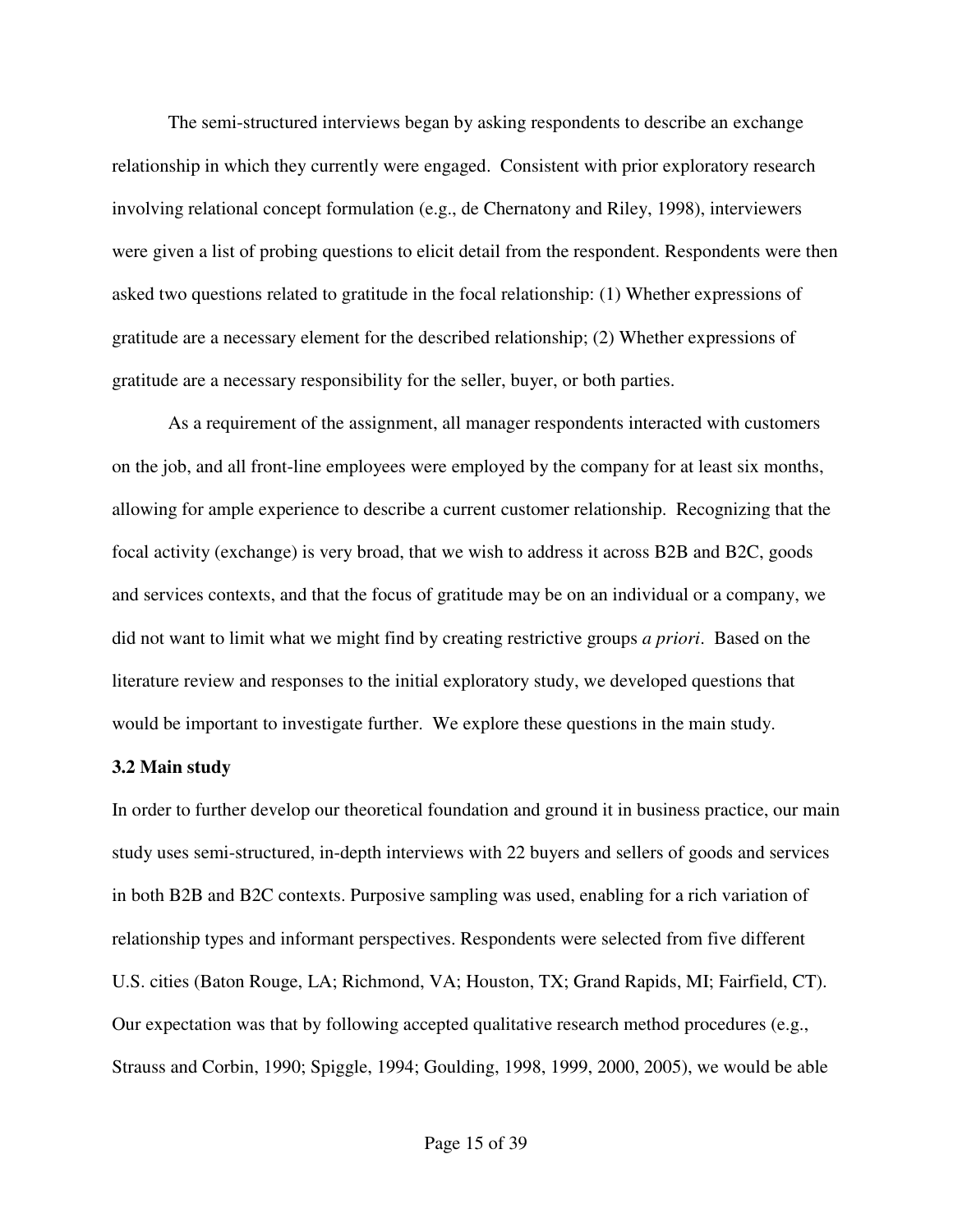to organize the insights gained from the literature and the initial exploratory study into a semistructured questionnaire, and then uncover the emergence of new themes, and develop generalizations from these data for future exploration.

Semi-structured interviews offer the best means of identifying concepts, factors and processes related to gratitude, as they provide some structure to the interview process while encouraging interviewees to freely discuss the phenomenon of interest in their own words and allowing the interviewer to probe thoughts as needed (Bernard 1988). To this end, we developed an interview guide (available from authors) from the literature review and the initial exploratory study conducted in the first phase. Questions related to the concept of gratitude and its role in business relationships. "Relationship" was defined as the informant having completed at least one purchase with the other party and the intention to complete another exchange with this party in the future. Respondents were asked to share experiences of feelings and expressions of gratitude in a business relationship with a customer or vendor, their understanding of gratitude and such feelings and/or expressions, how gratitude impacts a relationship, the relation between gratitude and other meditational constructs such as trust and satisfaction and their perception of how the role of gratitude changes over the course of a relationship. Other questions related to the role of intention in gratitude and understanding gratitude from the benefactor, beneficiary and benefit perspectives. All interviews lasted approximately one hour; all interviews were recorded and transcribed for analysis by the research team.

Data analysis included activities related to categorization, abstraction, comparison, dimensionalization, integration, and iteration (Spiggle 1994). To begin, each researcher conducted one interview, recording and transcribing it for the others to review, and then all four researchers met to discuss the key emergent themes and refine the interview guide to better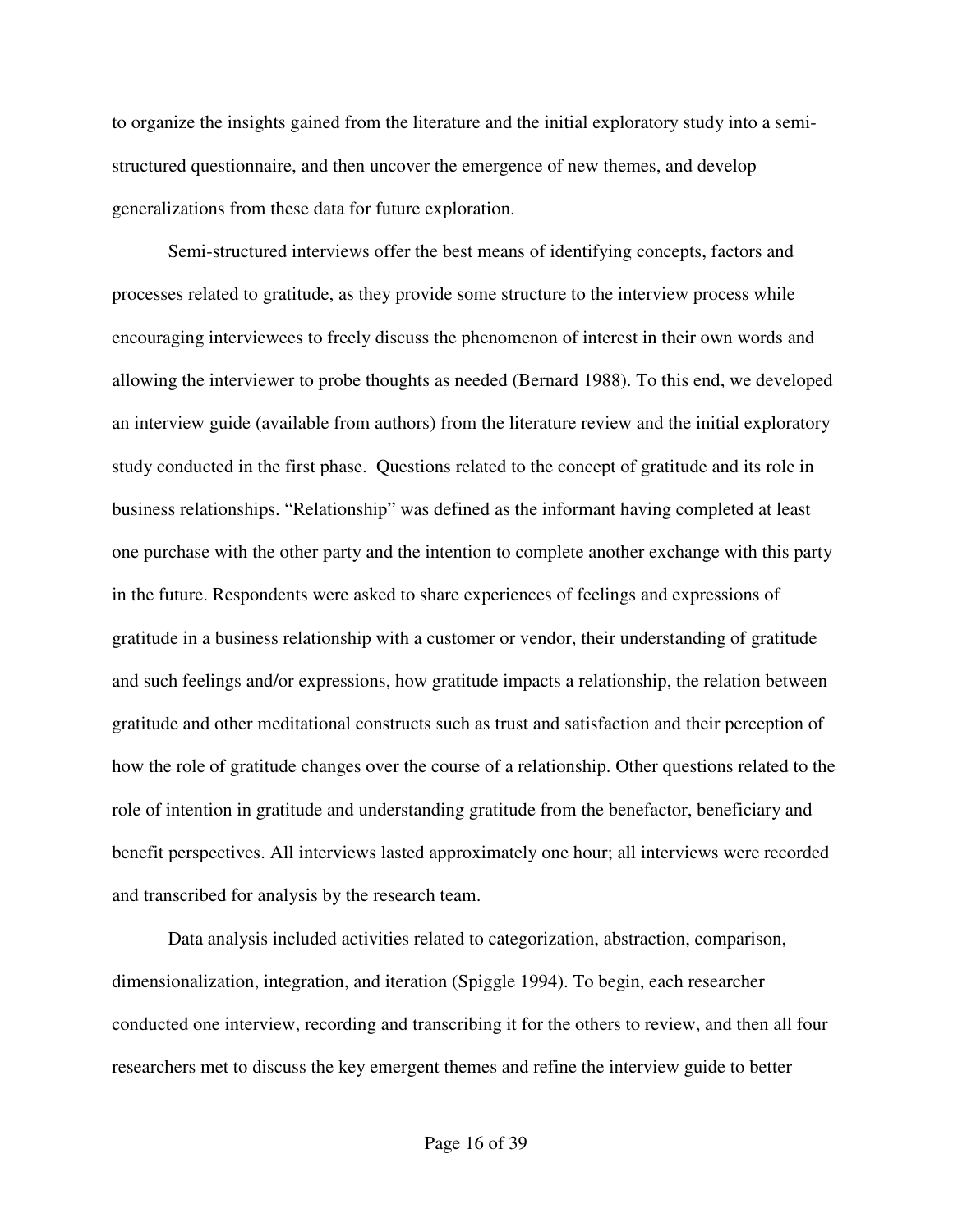capture respondent experiences. We repeated the recalibration halfway through the interviews, which resulted in an "iterative or spiral process" of data collection (Lee and Cadogan, 2009, p. 359). Thus, later interviews were informed from the discussion based on our earlier interviews. A constant comparison method was used (Corbin and Strauss 1990), abstracting, categorizing, comparing and integrating responses from one interview with themes that emerged from the others. This allowed the researchers to ask more direct clarifying questions based on prior responses and analysis. As new themes emerged, efforts were made to establish relationships with existing themes to develop a broader theoretical framework. We shared our findings and noted convergence or divergence from our developing theoretical foundation throughout the process, analyzing and discussing data as collected for better interpretation. During the process of data analysis and development of generalizations, efforts were made to consult extant literature to develop a well-rounded view of gratitude. After all interviews were complete, generalizations were developed where there was a clear consensus among all respondents (i.e., no more than two disagreeing). Next, we present our theoretical foundation, which primarily is based on the themes and discussions that emerged from this phase, along with verbatim quotations from both phases.

#### **4. Results**

#### **4.1 Exploratory study results**

Gratitude is an instrumental component of exchange relationships and is an expectation of both buyers and sellers (Table 1). Across all relationship contexts (retail, services, branding and B2B), exploratory findings support the contention that gratitude is necessary for relationship formation: 78% of respondents indicate that gratitude expression is necessary for at least one party in relationship formation. Half of the respondents indicate that gratitude expressions are the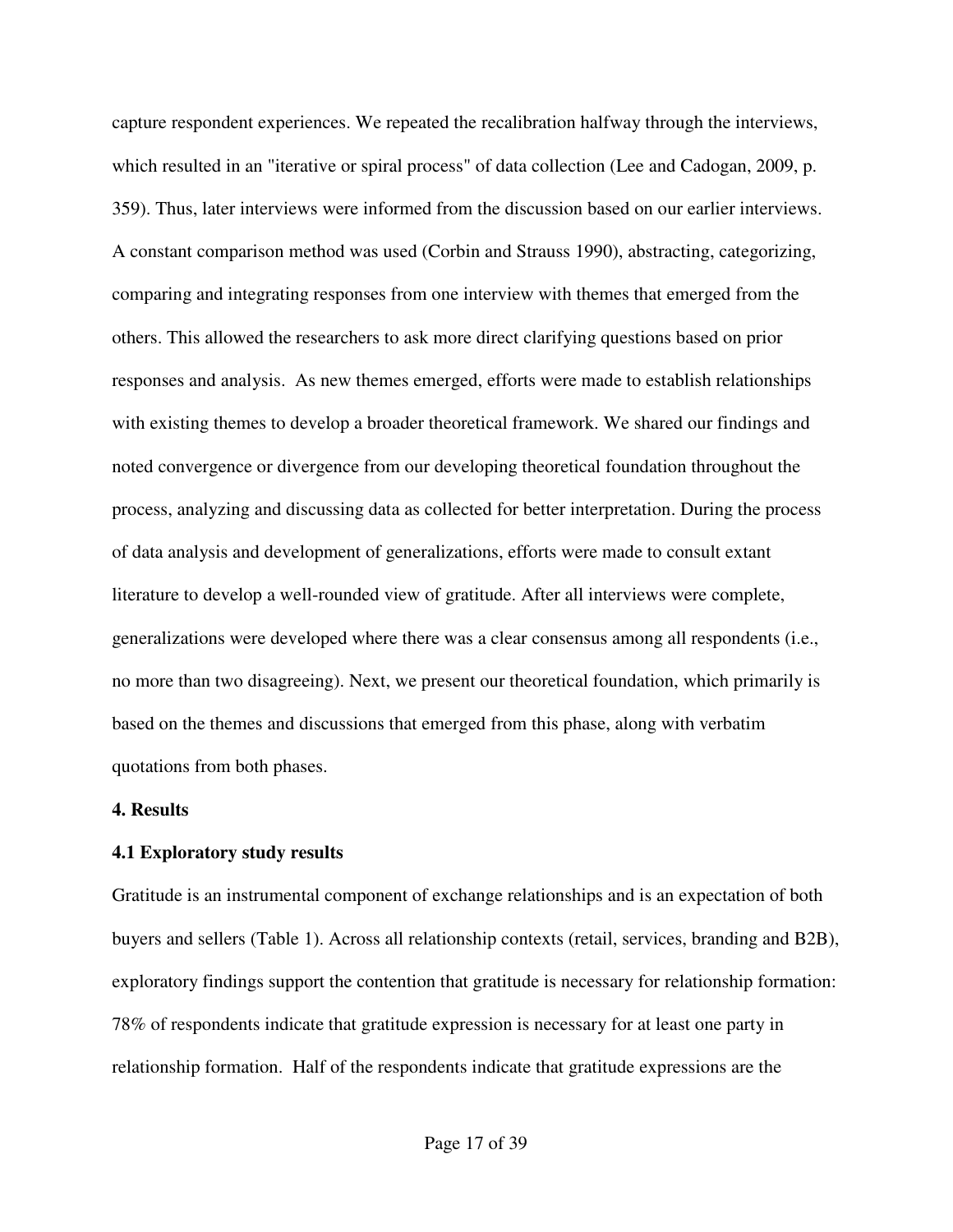responsibility of *both* buyer and seller. While some differences in this finding exist across relational contexts, 70% of B2B respondents indicate that gratitude is a reciprocal responsibility of both partners. Initial findings reflect the importance of gratitude in a variety of relational exchange contexts for both buyers and sellers, thus encouraging us to conduct in-depth interviews in the second phase to delve deeper into the role gratitude plays in commercial exchanges.

## [Insert Table 1 here]

# **4.2 Main study results**

Table 2 provides information about our main study respondents. Verbatim quotes are provided subsequently when respondents' comments clearly capture the essence of the finding being discussed. Numbers in brackets following verbatim quotes represent main study respondent number as presented in Table 2.

[Insert Table 2 here]

# *4.2.1 The importance of gratitude feelings and expressions in commercial relationships*

Overall, both studies demonstrate the necessity of gratitude in relationship formation. For example, one B2B respondent said, "gratitude helps in building better relationships quicker." [R10] Other comments include:

> "Gratitude is important in the early stages. You don't know much about the person's experience, but the gratitude can tell you about his character. It makes me want to move further into the project – even if I don't know he is any good at what he does. It makes me more patient I think." [R17]

All respondents believe that it is absolutely essential to *feel* gratitude in commercial relationships, especially when the motivation is to develop relationships over a long period of time. Although even ordinary and commonplace efforts such as consistency, honesty, dependability, reliability, willingness to share/communicate, and empathy can generate feelings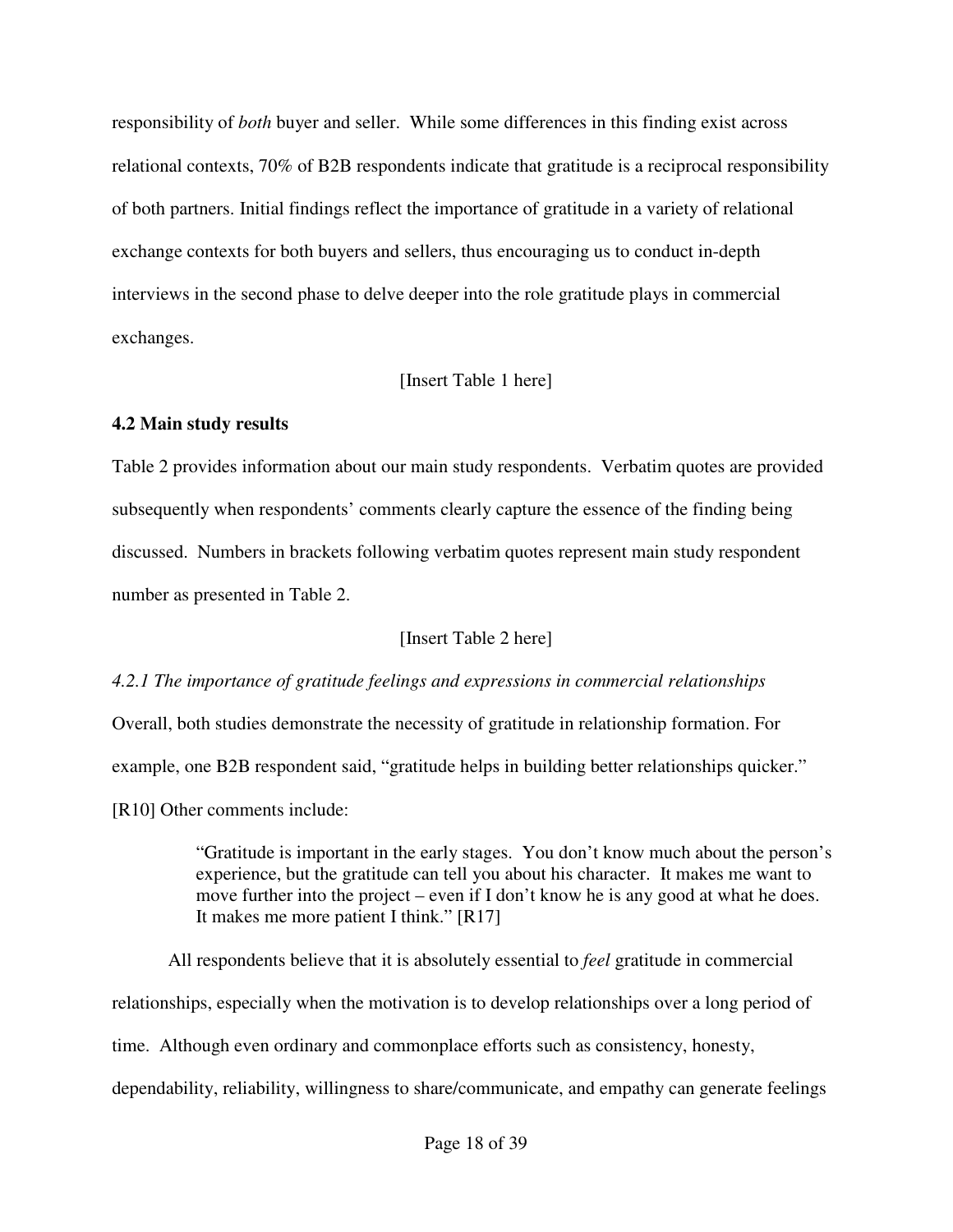of gratitude, uncommon actions such as "giving us a second chance" [R11], sticking to terms as originally agreed even after company policy changed [R5], and "they moved a whole third shift to accommodate our job" [R7], invariably generate feelings of gratitude. In turn, feelings of gratitude bond people to the individuals and companies they perceive as benefactors and make people desire future transactions, thus alluding to the temporal relationship between gratitude and commitment. For example, reflecting on the superior efforts of one package-delivery company, a respondent noted: "We don't even think of moving to [competitor]." [R14]

 Gratitude expression can be important in commercial relationships, but even feelings alone can have a positive impact: "Having just a feeling [of gratitude] is still OK because feelings usually come through in your actions." [R11] In the main study, only one respondent disagrees with the notion that buyers are responsible for expressions of gratitude: "Customers are not expected to say thank you because they paid for it. Their thank you is the payment." [R11] All other respondents believe it is the responsibility of both parties, but emphasize that it is critical for the seller.

Respondents overwhelmingly agree that gratitude expressions can deepen relationships. "Expression confirms the feeling. It is a continuation of the relationship." [R12] In B2B settings, buyer gratitude can advance the relationship to higher stages. For example: "A good business move for the buyer to do it [express gratitude]. Not necessarily required, but smart if you value the company you're working with." [9] However, buyers regularly state that their gratitude expressions are more likely to be in the form of referrals, additional business, paying on time, sharing information or other cooperative behaviors, rather than an explicit "thank you."

> "Generally they [customers] don't reciprocate. If they do, it is with giving us more business. In sales, the kind of gratitude that matters is *commissions*."[R3, emphasis added]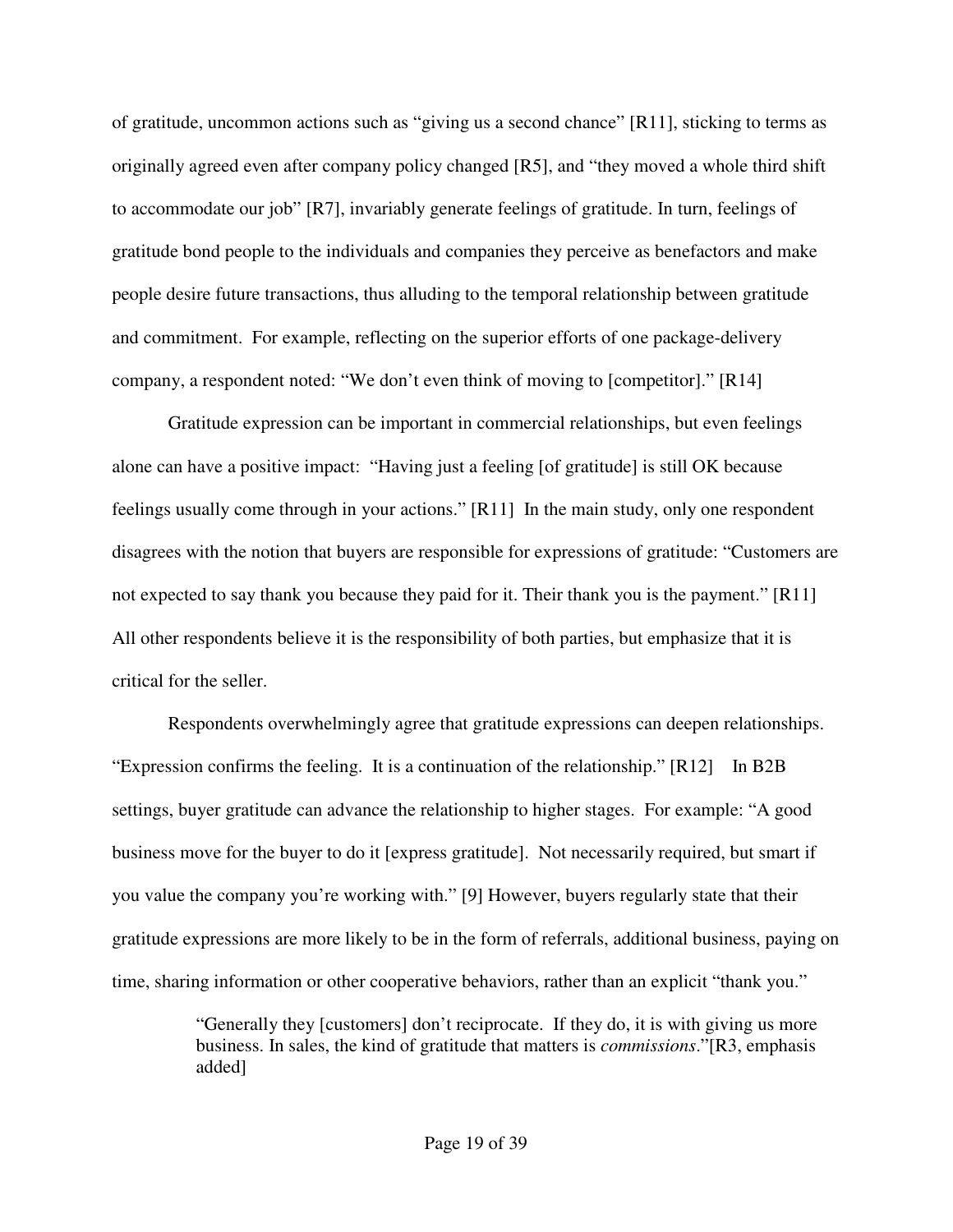"As a consumer…in my opinion when a company has met or exceeded expectations then it is your duty, it is the right thing to do, to give positive *word of mouth*." [R8, emphasis added]

# *4.2.2 The gratitude cycle*

Respondents confirm the transformational nature of the gratitude cycle. Exchange partners,

especially buyers, want to work with others who appreciate their business and efforts. For

example:

"I know it [an expression of gratitude] made a significant impression at the beginning. It made me for sure want to come back again." [R20]

 "All things equal, I would rather deal with a vendor that expresses gratitude. It builds relationships…. You know they will deliver on what you need. If a vendor is grateful, they are more likely to do a better job for you." [R9]

Sellers stated:

"We worked harder as a result [of the expression of gratitude from a customer]…. Every confirmation takes you to the next level. You do better, bonds become stronger." [R11]

"When people show appreciation and gratitude it automatically makes you want to raise your level of performance for that individual or that company because you know that they care about what you do and because of that you want to find ways to raise the bar and help them." [R7]

As we discuss subsequently, the role of gratitude evolves as relationships mature, but there is

clear consensus across the literature and both studies that gratitude is a transformational

mechanism in relationship development. For example, when a company moved an entire third

shift to accommodate a customer's order, the customer not only felt gratitude for the action, but

also believed that it was because the company was grateful for his prior business and wanted to

keep it in the future:

"It wouldn't make sense for that one job, but it made sense if you had a long-term customer relationship mentality…. He did that because there was a sense of gratitude or a sense of relationship." [R7]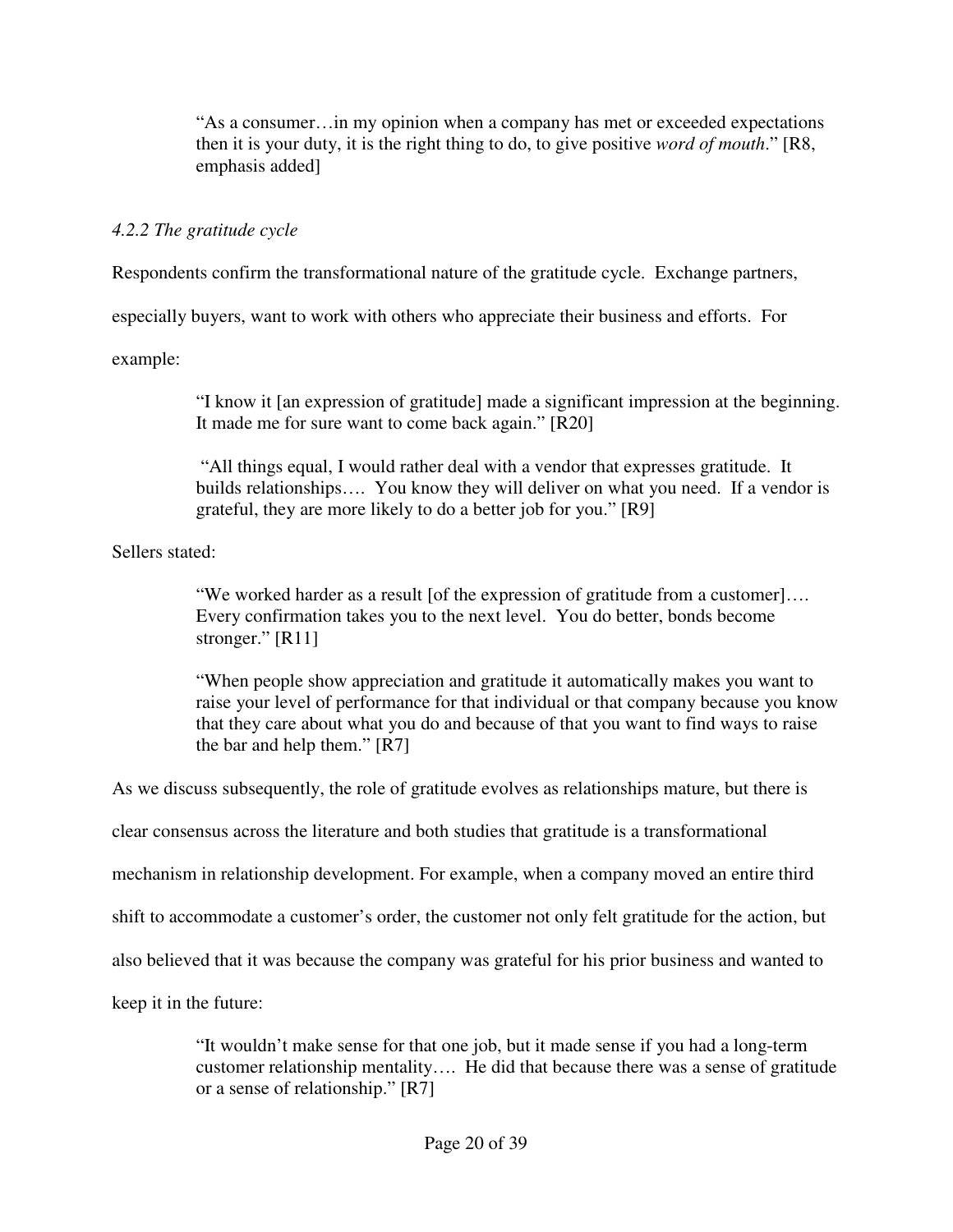We see complete gratitude cycles in these examples as companies appreciated their customers' prior business and in response increased their commitment to the customers with extraordinary service, which led to greater commitment, positive word of mouth, and, most importantly, future orders. This positive reciprocal behavior, driven by gratitude, is what builds strong relationships. Seller respondents suggest that gratitude expressions from customers are less common but are appreciated and function as feedback a seller may not normally receive. Furthermore, several respondents suggested that gratitude expressions from sellers are more effective when small, directed gifts are given as opposed to large events encompassing all customers.

In addition, we find overwhelming support for the importance of gratitude cycle

*completion*. As one B2B respondent relates:

"I had a customer that was in a real jam. We dropped everything and we took care of them. They treated the situation like they deserved it. They didn't seem to see that we went above and beyond, that we bailed them out of a tight spot. It was "you should just do that." You don't just do that. You couldn't do that every day and stay in business…. When he calls I really don't care if I talk to him…. Absolutely it harms the relationship." [R4]

A B2C customer says:

"The contrite thank you for business is expected, but doesn't garner any emotional response. But its absence would lead to negative feelings." [R15]

In addition, buyers focus not just on the presence of gratitude expression, but also on the

sincerity of the expression:

"I think he said thanks, but I knew from his facial expression and lack of time for me that he didn't appreciate it." [R17]

"When I said thanks, she said you're welcome. But, I knew she wasn't even meaning it." [R21]

Thus, it is possible to complete all the steps of the gratitude cycle, but one or more participants

might believe it is left incomplete if actions are not perceived as sincere.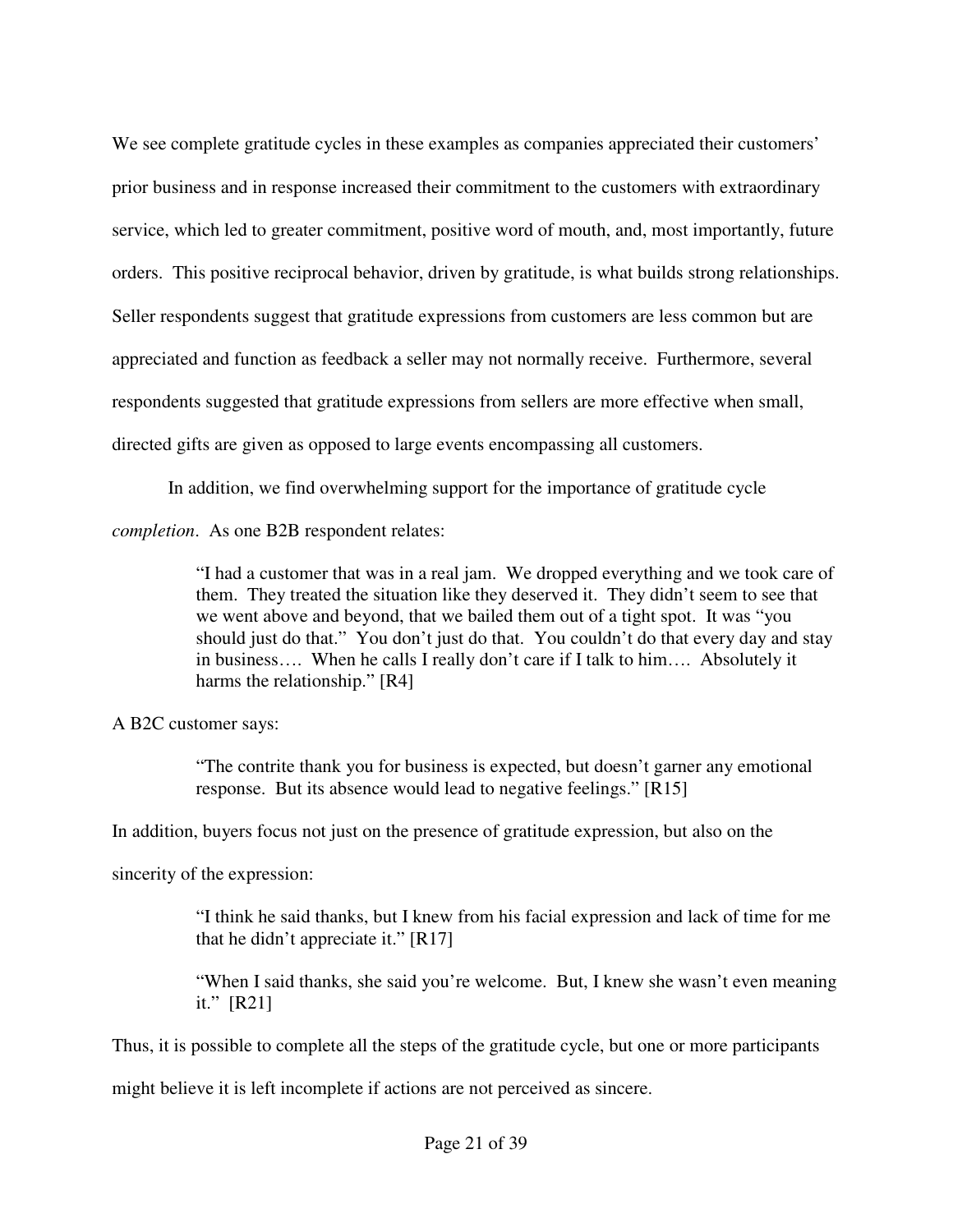#### *4.2.3 Gratitude's changing role over relationship stages*

Our main study reveals a new theme critical to understanding gratitude's role in relational exchanges, viz., that gratitude's role evolves over relationship stages. Dwyer, Shurr and Oh (1987) describe three active relationship stages: exploration, expansion and commitment. We find that in the exploration stage, gratitude is focused on specific behaviors, e.g., thanks for the meeting, thanks for delivering on time, thanks for coming in (e.g., to a seller's shop), thanks for doing a good job, thanks for meeting the budget and schedule, etc. As one respondent notes:

> "It starts with delivering on time and invoicing us properly…we're very grateful for the base relationship component – reliability and accuracy – and if they can do some of these other things, it just compounds that gratitude and that loyalty." [R2]

However, as the relationship grows, respondents become grateful for the relationship. One respondent succinctly summed up the entire evolution:

> "When expanding [exploration], we are more grateful with the situation and conscious of it. In continuing [committed], grateful that the relationship doesn't tax or take away scarce time to manage the relationship – it just happens. We may not express it as often now as we should because the gratitude is for the overall relationship, not specific or particular actions… It [gratitude] comes later on because early it's more about reliability and consistency, trust and respect." [R9]

After completion of the interview, respondent [R9] (and [R8]) recognized that she had not recently expressed gratitude to some of her best suppliers ([R8]'s customers), but planned to do so subsequently. The paradox is that after trust develops in the expansion stage, relationships move to a higher level, but gratitude is often expressed less than in the early stages. One respondent suggested that gratitude played a role early, but "Later on, I bet I rely on friendship more than gratitude." [R22] We note how she contrasted gratitude with friendship, even though gratitude is a fundamental component of interpersonal relationships. Overall, we find that early on, parties are grateful for successful transactions while later on there is a general sense of gratitude for the relationship.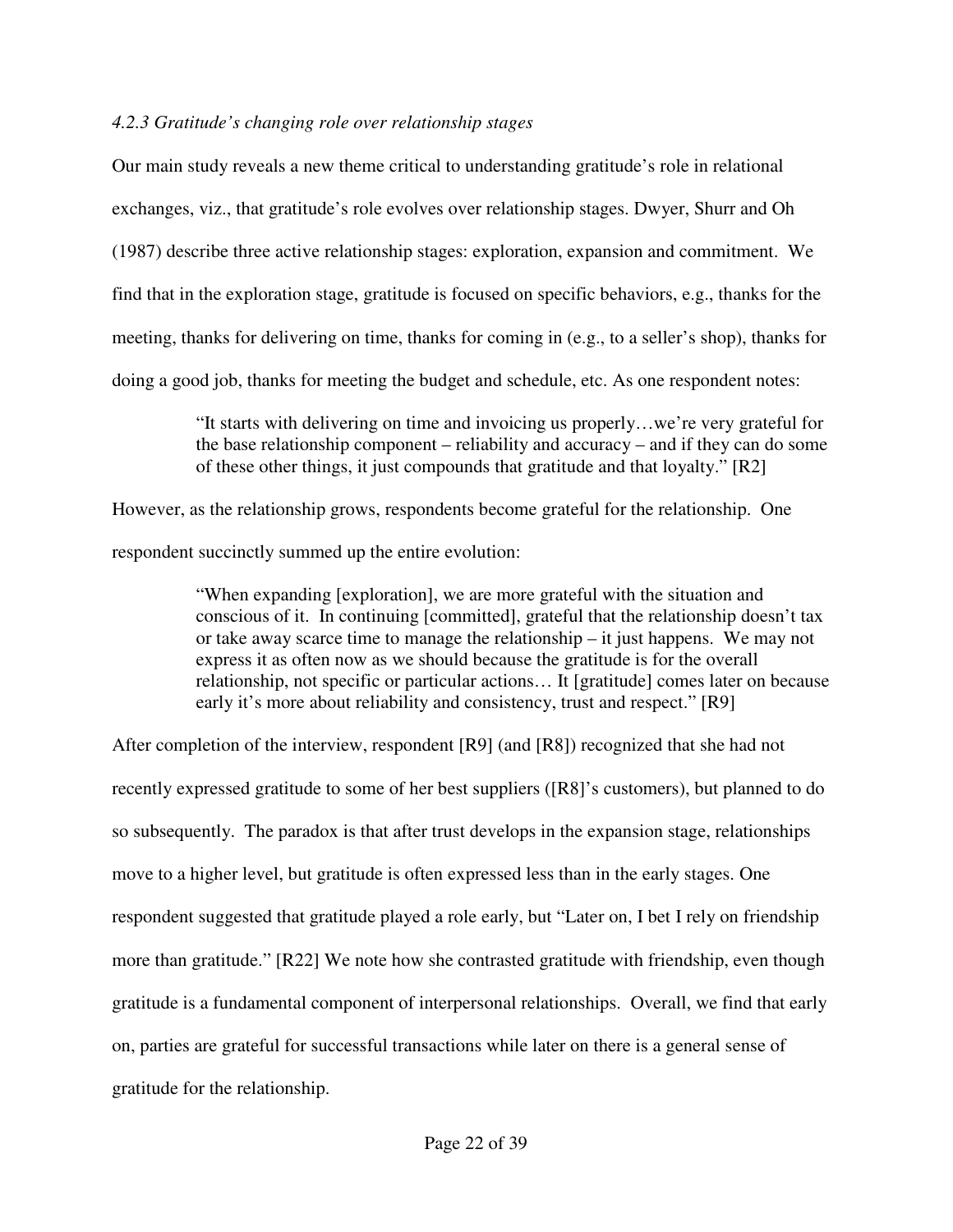# *4.2.4 Temporal relationship between gratitude and other relational mediators*

We have seen clearly in the previous discussion of the gratitude cycle that gratitude precedes

commitment. Respondents also consistently felt that gratitude leads to trust.

"I think it [gratitude] really builds relationships and trust, at least it does with my customers." [R21]

"I think that first they perform, which we appreciate, and then over time, we trust them, and that plays out in the form of loyalty. Trust comes with a lot of accumulated gratitude." [R2]

 "I think with gratitude, the trust and commitment toward excellence is much higher. You are more motivated and dedicated. You feel good – you feel like doing good work. Everything increases. If you have gratitude then they have done something good for you. So you want to give it back." [R6]

 "Because we are small and new, we have the ability to blow away first-time customers. They appreciate this early on, but trust comes later [after gratitude]. After a while, they trust us to deliver every time." [R12]

However, we find mixed results regarding its temporal relationship with satisfaction; nearly half

believe gratitude precedes satisfaction, while the others believe satisfaction precedes gratitude.

Following is an example of the latter.

"You'll never build the expression of gratitude if you don't meet them [expectations]. It's easier to build the more you exceed them [expectations]." [R4].

Regardless of the ordering, respondents clearly see gratitude and satisfaction as distinct

constructs, even when asked if gratitude was an extreme form of satisfaction, in essence equating

it with delight (only one respondent believes that gratitude and delight are equivalent concepts).

Thus, a more complete sequence of relational mediators is gratitude/satisfaction (sequence

TBD)-trust-commitment, demonstrating that the traditional focus only on commitment and trust

may be lacking an important antecedent. This single finding is compelling evidence for the role

of gratitude in RM.

*4.2.5 The role of intent to benefit*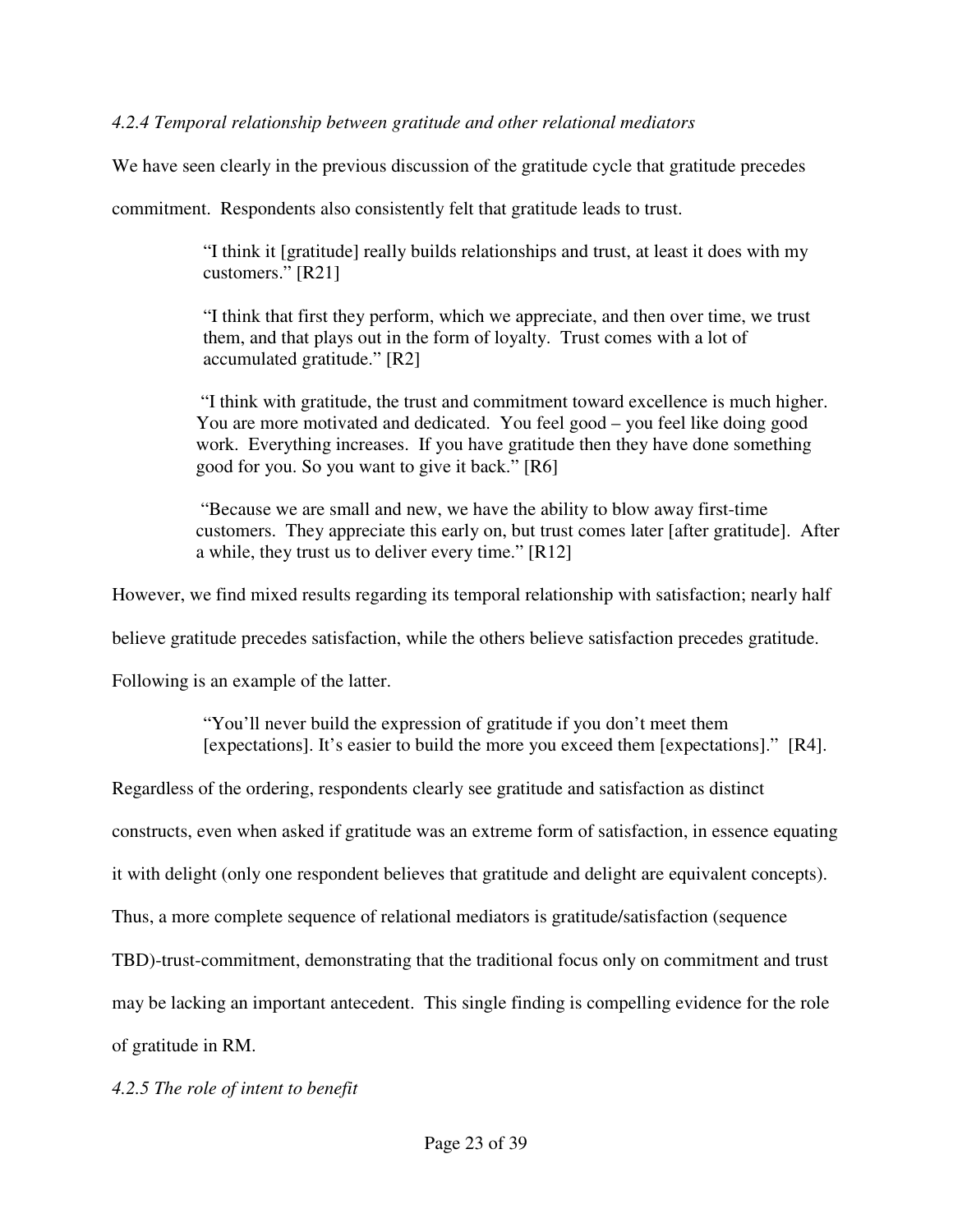Consumers overwhelmingly feel gratitude even when companies also benefit, characterizing

such shared benefits as "win-win" [R4]:

"It would be surprising if I felt that I am not grateful because the company is benefitting at the same time I am benefitting." [R6]

"If it benefits the company, I don't care, it can." [R13]

Additionally, respondents agree that receiving an actual benefit may not be required to feel

gratitude if they perceive effort on their behalf.

"For example, my insurance rates just went up…. The 20% increase I just got, [my broker] can't control that, but he tried to run the numbers another way, tried several things…. But he couldn't get it to work out any way he ran it…. I was grateful and I expressed gratitude for trying. I don't have a bad feeling towards him. Now do I have that same feeling towards [insurance company]? Probably not." [R8]

Even if an action is based on corporate policy and not a personal intent to benefit (e.g.,

Zappos's free shipping upgrades), respondents make a link between corporate policy and intent

to benefit exchange partners:

"Sure, grateful that someone thought of a policy that would benefit their customer or vendor….If somebody put a policy in place that makes it easier for their employees to benefit somebody, that means somebody really thought about their business." [R7]

"They really make their customers a priority. That is their intent. That would motivate me to feel gratitude." [R20]

"Definitely I could be grateful for that because they had the foresight to create policies that are beneficial." [R2]

"Grateful for the types of policies that are pro-consumer, that is looking out for the consumer, rather than feeling like they are protecting the business." [R8]

Thus, a personal intent to benefit an exchange partner may not be required, even if the company

also benefits, as long as an actual benefit or intent to benefit is perceived. This finding represents

a significant and positive departure from gratitude's functioning in interpersonal relationships.

As a result, managers can focus on gratitude-inducing policies rather than attempting to deliver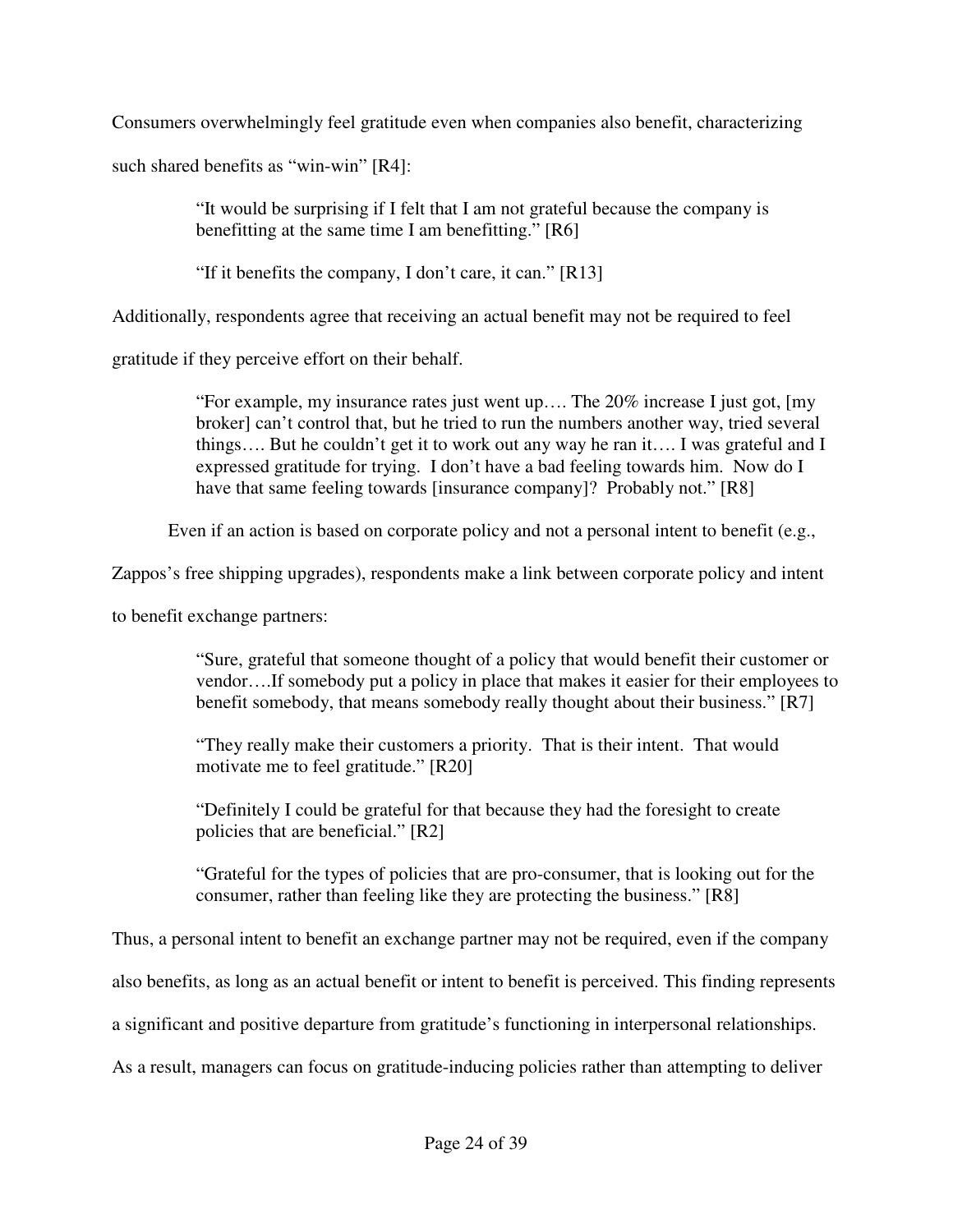customer-specific actions. Likewise, researchers can focus on effects across the population of exchange partners as opposed to dyadic interactions.

#### *4.2.6 The consequences of ingratitude in the relational paradigm*

As discussed previously, main study B2B respondents indicate dissatisfaction with expected-butunexpressed gratitude, but also demonstrate willingness to continue the relationship, as if such lack of expression is expected in business. B2C customers, on the contrary, are more likely to terminate a relationship if an expected expression of gratitude is not given. More importantly, respondent comments demonstrate a critical asymmetry: "The lack of gratitude would make me stay away more than the gratitude would make me go back." [R6] Thus, it may be important to study gratitude in RM simply for the purpose of knowing how to avoid the perception of ingratitude, as its consequences may be irreversibly harmful.

#### **5. Discussion**

#### **5.1 Summary of results**

Our generalizations are presented in Table 3. We offer these generalizations as a starting point for future researchers investigating the place of gratitude in relational exchange. In a nutshell, our data are largely consistent with extant literature on gratitude in social relationships. We can state that gratitude is a fundamental component of buyer–seller relationships, is implicit in relational exchange theory and manifest in practice, and has the potential to transform existing and motivate future relationships. Gratitude assists in maintaining a dynamic equilibrium between donor and receiver (Heilbrun, 1972), encourages beneficial reciprocal behavior (Algoe, 2006; Emmons and McCullough, 2004), and contributes to the development of long-term relationships (Bartlett and DeSteno, 2006). In essence, "gratitude represents a 'starting mechanism'" which "initiates an ongoing cycle of reciprocation, which self-reinforces norms of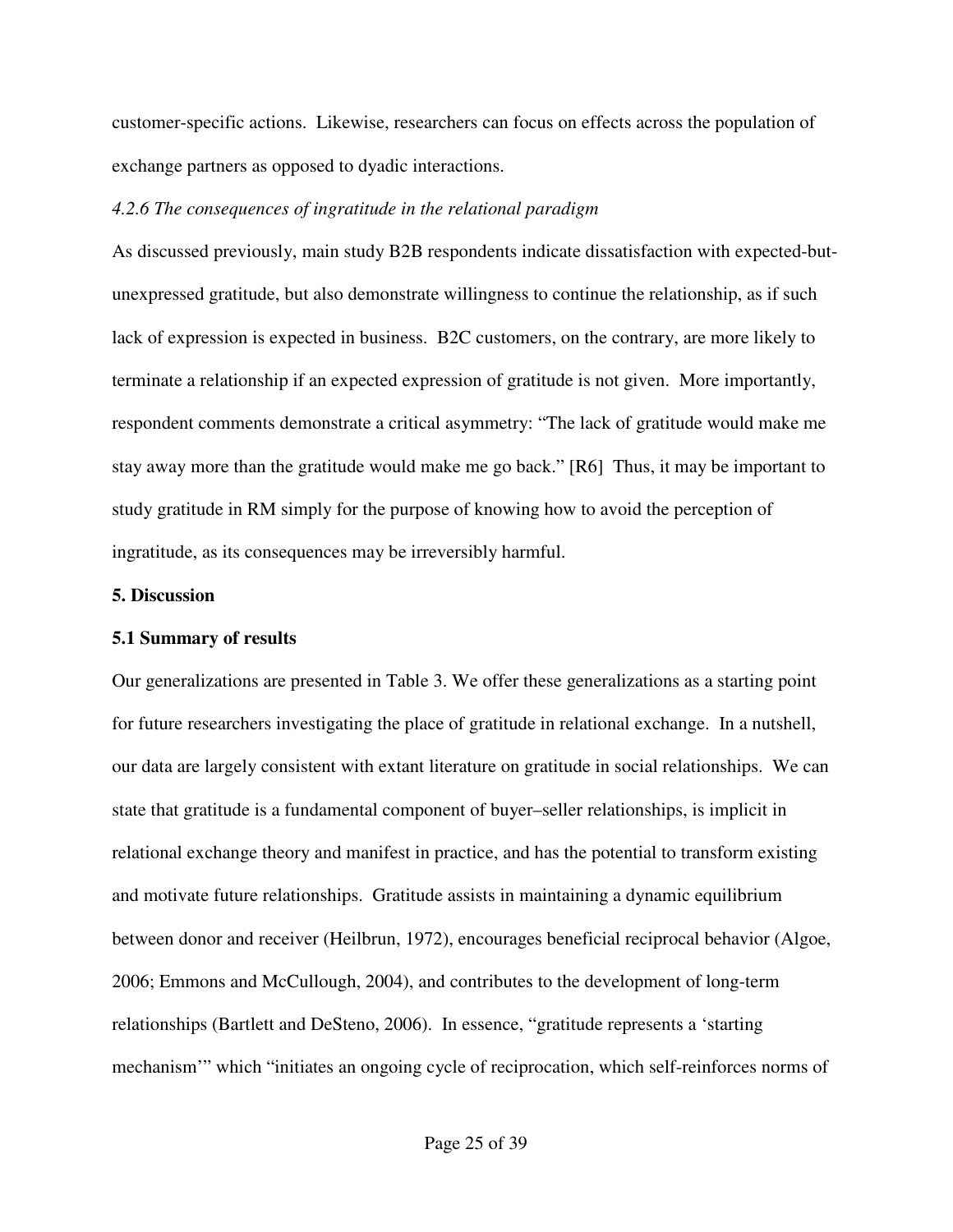reciprocity" (Palmatier, 2008, p. 29). Although both the experience and expression of gratitude lead to positive outcomes for relationship creation and development, they operate very differently, and all the benefits of gratitude may not be realized fully if the gratitude cycle is left incomplete. The role of gratitude changes over time. During exploration, gratitude is important, but is focused on specific or discrete actions. As relationships expand, gratitude leads to trust. In committed relationships, exchange partners develop an appreciation for the overall relationship.

#### [Insert Table 3 here]

#### **5.2 Future research opportunities**

Our research identified a number of factors for which buyers and sellers are grateful. One area that warrants further investigation relates to whether consumers can be grateful for a job done competently, or are they only grateful for a job that exceeds their expectations? Morales's (2005) results indicate the former; but it would be interesting to investigate whether the latter leads to an even higher probability of gratitude expression from the buyer. Although the majority of respondents agree that it is "smart" on the part of both parties to express gratitude, some discussed an asymmetry in the expectations with the onus mainly lying with sellers to express gratitude. This asymmetry in expectations between buyers and sellers has significant implications for a mutual understanding of completion of the gratitude cycle. For example, it is unknown how such asymmetry in felt and/or expressed gratitude would affect the completion of the gratitude cycle. Such asymmetry also leads us to question how it would affect the broadenand-build concept of gratitude in developing long-term relationships. Future research should probe to understand the roles and behaviors of various participants in feeling and expressing gratitude and how these assist in completing the gratitude cycle.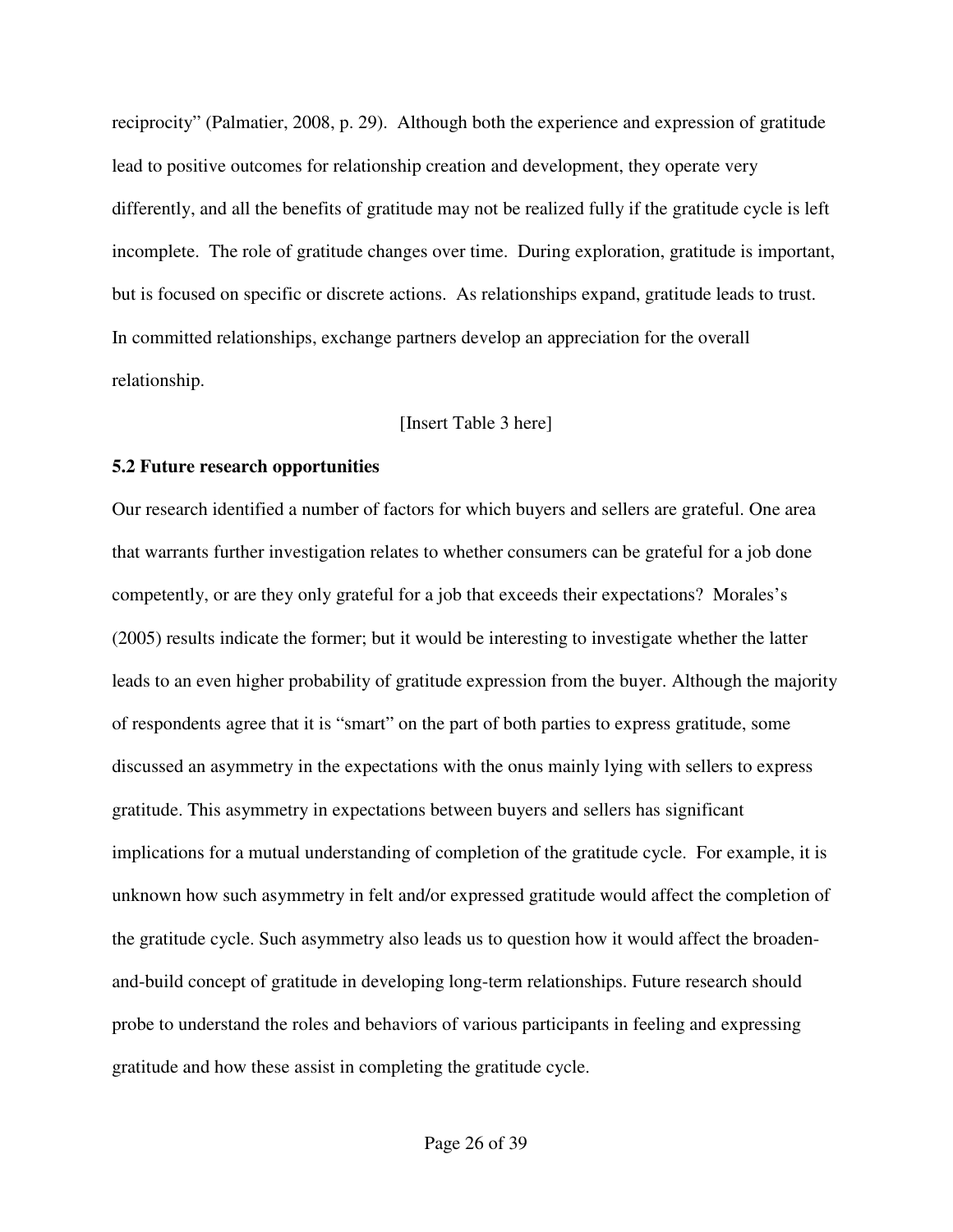While we have alluded to the importance of viewing gratitude from benefactor, beneficiary and benefit perspectives, there are a number of areas that need more attention. We have not delved deeply into the particular manifestations of benefits or of expressions of gratitude that are most effective at completing the gratitude cycle and contributing to relationship development. Further work considering types and timing of benefits and expressions is required.

Additional research must attempt to understand factors that may make benefactor motives salient and the effect this has on gratitude. Another area of further research relates to the pressure of reciprocating benefits. Such behaviors may have potential implications for ethical misuse. Indeed, Palmatier *et al.* (2009, p. 2) state, "The most effective RM programs probably tap into this [imperative] force, resulting in customer repayment…". Further, the finding that perceived effort may be sufficient to induce feelings of gratitude raises ethical questions as it may create an incentive for individuals to fabricate stories about effort expended on behalf of an exchange partner. Researchers will want to carefully evaluate the ethical implications of the gratitude cycle and the extent to which it produces unwanted pressure to reciprocate benefits. It is possible that while gratitude is important in commercial relationships, the expected response to intended benefits is critical in determining ethical implications.

 Much needs to be researched regarding the temporal role of gratitude with respect to other relational constructs. Little is known about its relationship with satisfaction. We note that the satisfaction literature includes several types of satisfaction depending on the situation the consumer is analyzing. It is possible that a more specific type of satisfaction (e.g., attribute satisfaction) leads to gratitude, while gratitude influences overall satisfaction (Garbarino and Johnson, 1999). Future research should explore the relationships among felt gratitude, expressed gratitude and specific types of satisfaction. Is felt gratitude a reflection or outcome of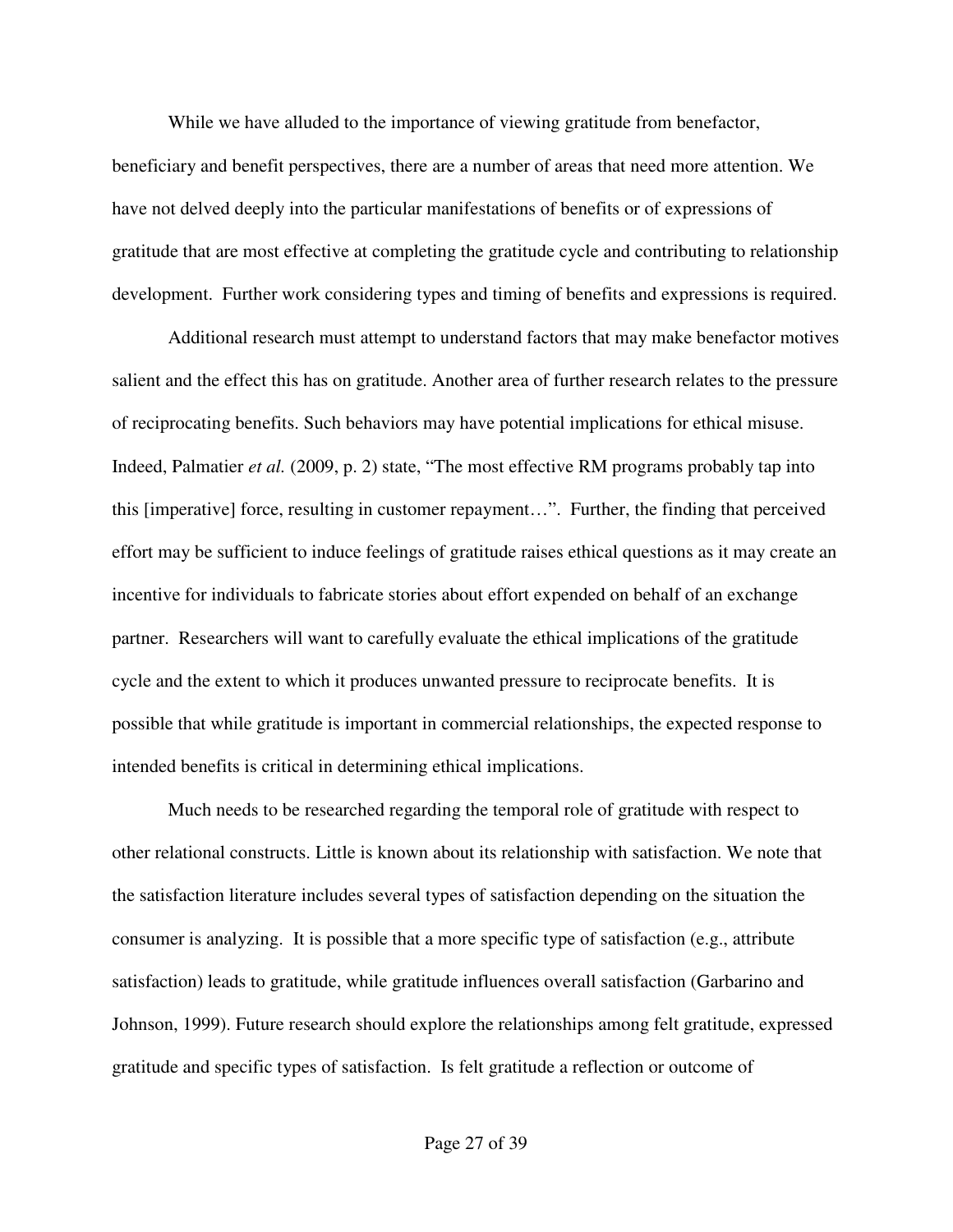satisfaction? Does a customer have to be satisfied to feel gratitude? Does expressed gratitude by a customer signify satisfaction? Further, what is the relationship between gratitude and delight? These and other questions await future research.

As discussed previously, a major area of concern relates to the consequences of ingratitude and/or lack of expression of gratitude. It is clear that ingratitude and/or lack of expressions of gratitude may have a much higher negative impact than the positive effects of expressions of gratitude. Such lack of expressions may be detrimental to long term relationships. It may be important to quantify this asymmetry to help us understand the relative importance of the costs of perceived ingratitude and the value of proper gratitude expressions. On the flip side, researchers should consider the implications of effusive and/or insincere expressions of gratitude. Does it harm a relationship if relationship partners believe an expression is "over the top," or artificial and lacking in sincerity? There likely exists a sweet spot between lack of expression and effusive expression. Future research should study this issue in greater detail.

 On first inspection, the title indicates a paper focused squarely on the RM perspective; however, our views on the role of gratitude in exchange relationships are largely consistent with the markets-as-networks (NW) perspective. For example, (1) we focus on the importance of considering the impact of the feeling and expression of gratitude from the perspective of both the seller and buyer (Mattsson, 1997), (2) take as our unit of analysis business relationships in general rather than the financial outcomes of the relationship (Mattsson, 1997) or of "RM investments" as do Palmatier, et al. (2009), (3) attempt to identify "mechanisms by which the nature of the relationship are brought into being" (Sayer, 1992), (4) view relationships as social structures (Ryan, Tähtinen, Van Harantaand, and Mainela, 2009), and (5) offer the gratitude cycle, which recognizes that events such as gratitude expressions are not discrete events, but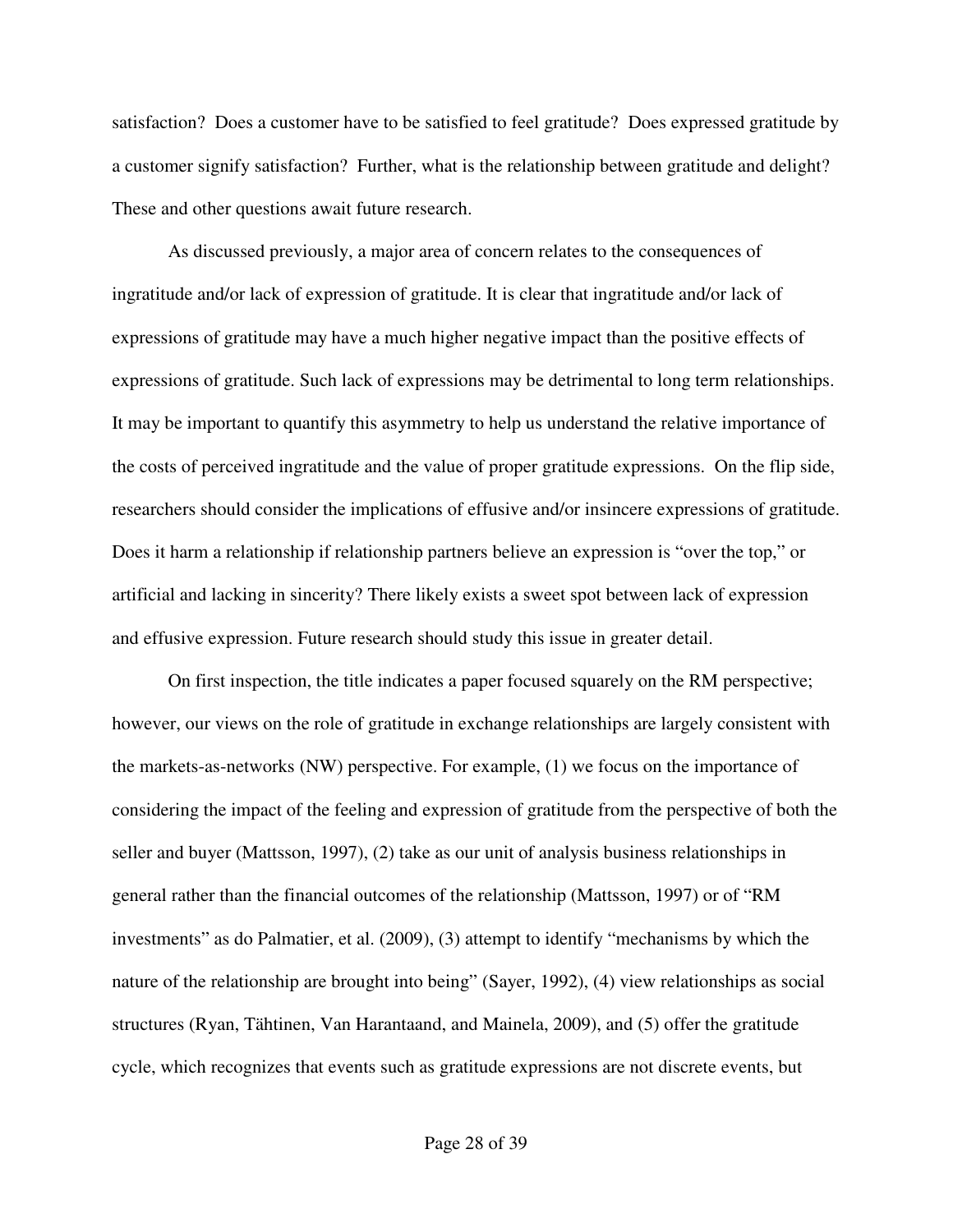rather are "embedded in overlapping sets of processes over time" (Ryan, Tähtinen, Van Harantaand, and Mainela, 2009, p. 10). Further, although we do suggest a normative approach with implications for managers (which is contrary to NW), our studies reveal a condition of relationships "as they are" (Mattsson, 1997, p. 449) but which has not been adequately appreciated by researchers taking the RM perspective. This last point seems most important. It could be argued that this paper brings a NW perspective to RM; that is, it moves toward what Mattsson (1997, p. 458) calls the "extended view" of RM. Although we did not explore the linkages between these two perspectives in the present paper, we suggest that because of the overlap in approach, the study of gratitude may offer a natural bridge between the RM and NW perspectives that could be exploited by researchers seeking to close the philosophical gap.

#### **5.3 Limitations**

Our goal was to demonstrate the general applicability of the concept of gratitude in RM. However, many other interesting topics relating to gratitude in commercial relationships exist that we are not able to discuss due to space constraints. Although we note some differences, we did not delve deeply into differences between gratitude in B2B versus B2C and goods versus services contexts. Future researchers should seek to identify differences in the way gratitude works in these contexts. Likewise, the application of these ideas at different levels of the organization should be investigated. For example, the same action may generate feelings of gratitude if received from a front-line employee, but not from a manager.

Finally, our studies were limited in scope and should not be viewed as a test of hypotheses or specific propositions. Rather, the results of the studies provide a grounded theoretical foundation. This research sets the stage for more in-depth empirical investigation with proper sampling and testing.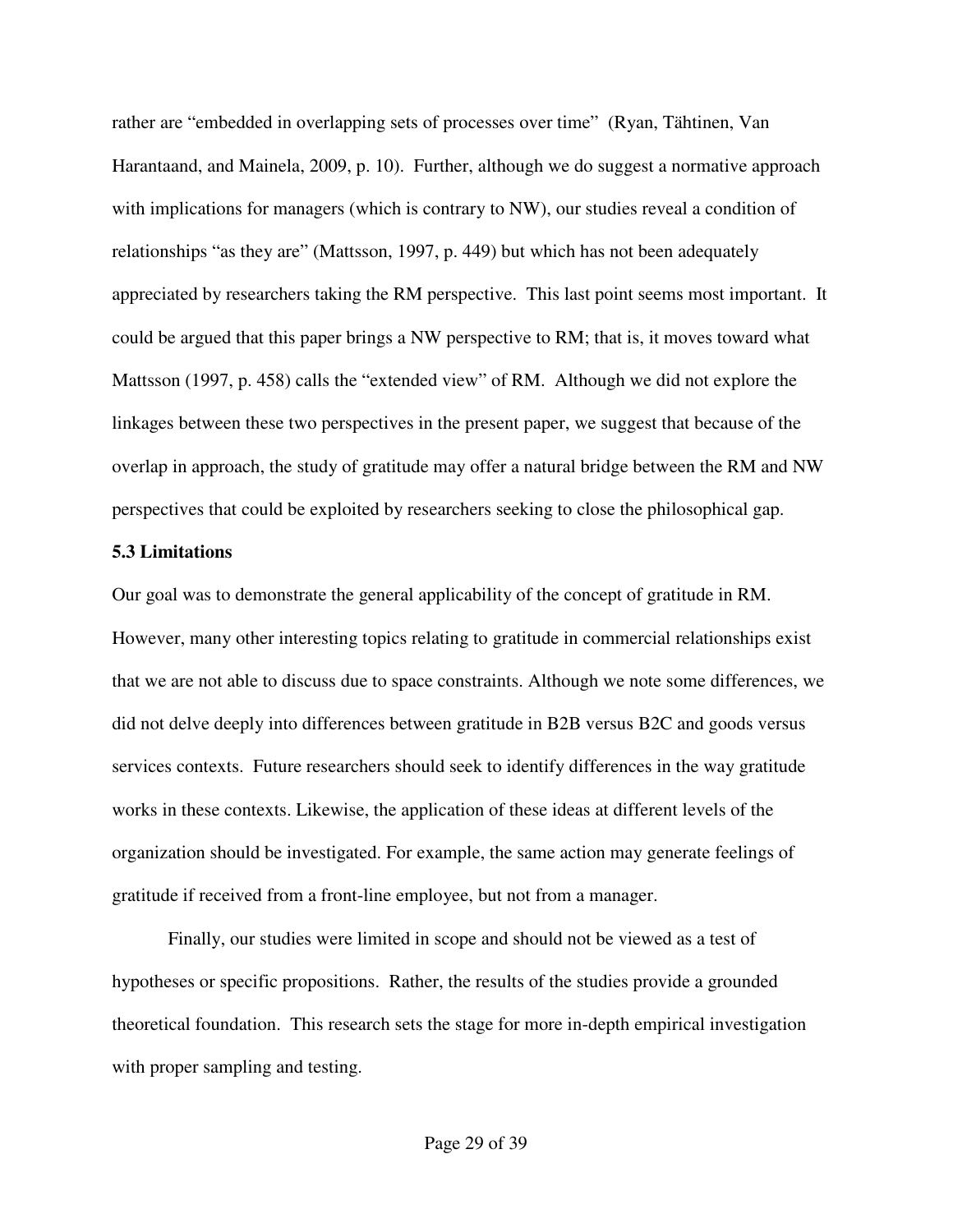#### **5.4 Conclusions**

Our research and analysis lead us to suggest that gratitude is a significant factor that must be considered from different perspectives in the study of commercial relationships. We argue that gratitude is a culturally-reinforced bilateral norm (Eyuboglu and Buja 1993) that can help parties to broaden, build and strengthen positive and lasting relationships. The experience, expression, and acknowledgment of gratitude are not only long-standing social norms, but also transforming mechanisms. Components of the gratitude cycle are often expected in both social and business relationships, and their occurrence is instrumental in transforming an interaction between two parties into a relationship. Without completion of the gratitude cycle, parties in relational exchanges are likely to be dissatisfied.

We are not suggesting that expressions of gratitude and completing a gratitude cycle are the only ways to establish and flourish long-term relationships; however, gratitude precedes and contributes to trust and commitment, and has positive benefits that are important to all relational exchange parties. We extend earlier research by demonstrating that gratitude should not only be studied from the buyer's perspective; expressions of gratitude by both parties enhance relationships. We also identify the changing role of gratitude throughout relationship stages. Thus, we reiterate Palmatier *et al.*'s (2009) recommendation that gratitude should be considered along with other relational mediators in investigations of relationship success and practiced by managers that seek to build, develop and enhance their buyer-seller relationships. One respondent sums up our thoughts very well: "Gratitude is essential in your whole business. I express it continually to my employees, our customers and we do to our vendors; we've even tried it to our franchisor. You can build a business without it [gratitude], but it won't be as strong." [R2]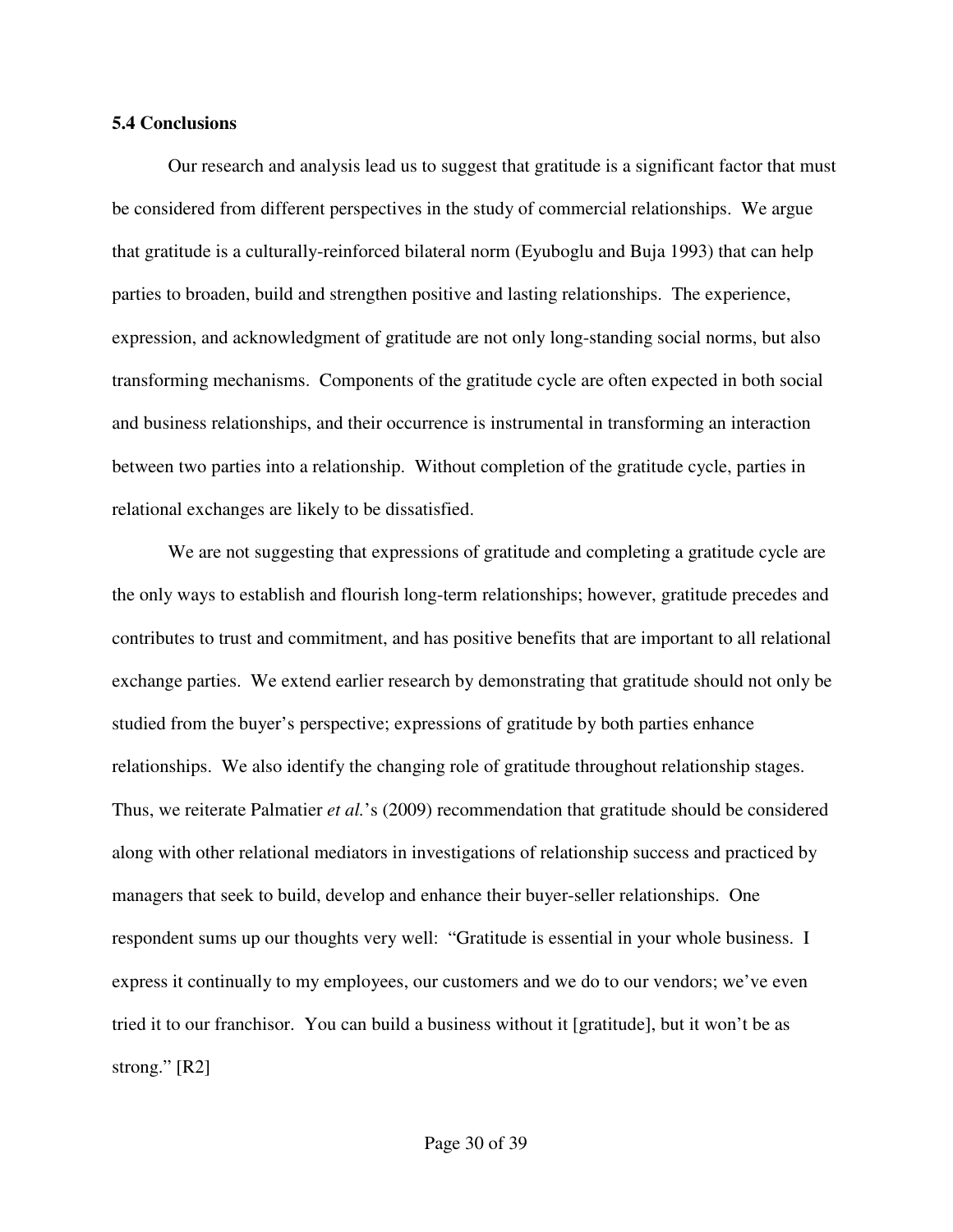# **Table 1.**

|                                                                                            | Who is Responsible for Gratitude Expression? |                     |               |              |  |
|--------------------------------------------------------------------------------------------|----------------------------------------------|---------------------|---------------|--------------|--|
| <b>Relationship Contexts</b>                                                               | At least one<br>party                        | <b>Both parties</b> | <b>Seller</b> | <b>Buyer</b> |  |
| Managers describing a $B2B$<br>relationship $(n = 10)$                                     | 70                                           | 70                  | 70            | 70           |  |
| Customers describing relationship<br>with a <b>Services</b> firm $(n = 12)$                | 83                                           | 67                  | 83            | 67           |  |
| Customers describing relationship<br>with a <i>Consumer Branded Product</i><br>$(n = 7)$   | 86                                           | 43                  | 86            | 43           |  |
| <b>Retailing</b> $(n = 74)$                                                                | 77                                           | 46                  | 70            | 53           |  |
| Manager describing<br>$\bullet$<br>relationship with retail<br>customer $(n = 16)$         | 88                                           | 44                  | 81            | 50           |  |
| Sales-Associate describing<br>$\bullet$<br>relationship with retail<br>customer $(n = 21)$ | 81                                           | 43                  | 76            | 48           |  |
| Customer describing<br>$\bullet$<br>relationship with a retailer<br>$(n = 37)$             | 70                                           | 49                  | 62            | 57           |  |
| All Contexts $(n = 103)$                                                                   | 78                                           | 50                  | 73            | 55           |  |

# **Percentage of Respondents Identifying Gratitude as Necessary in Relationship Formation**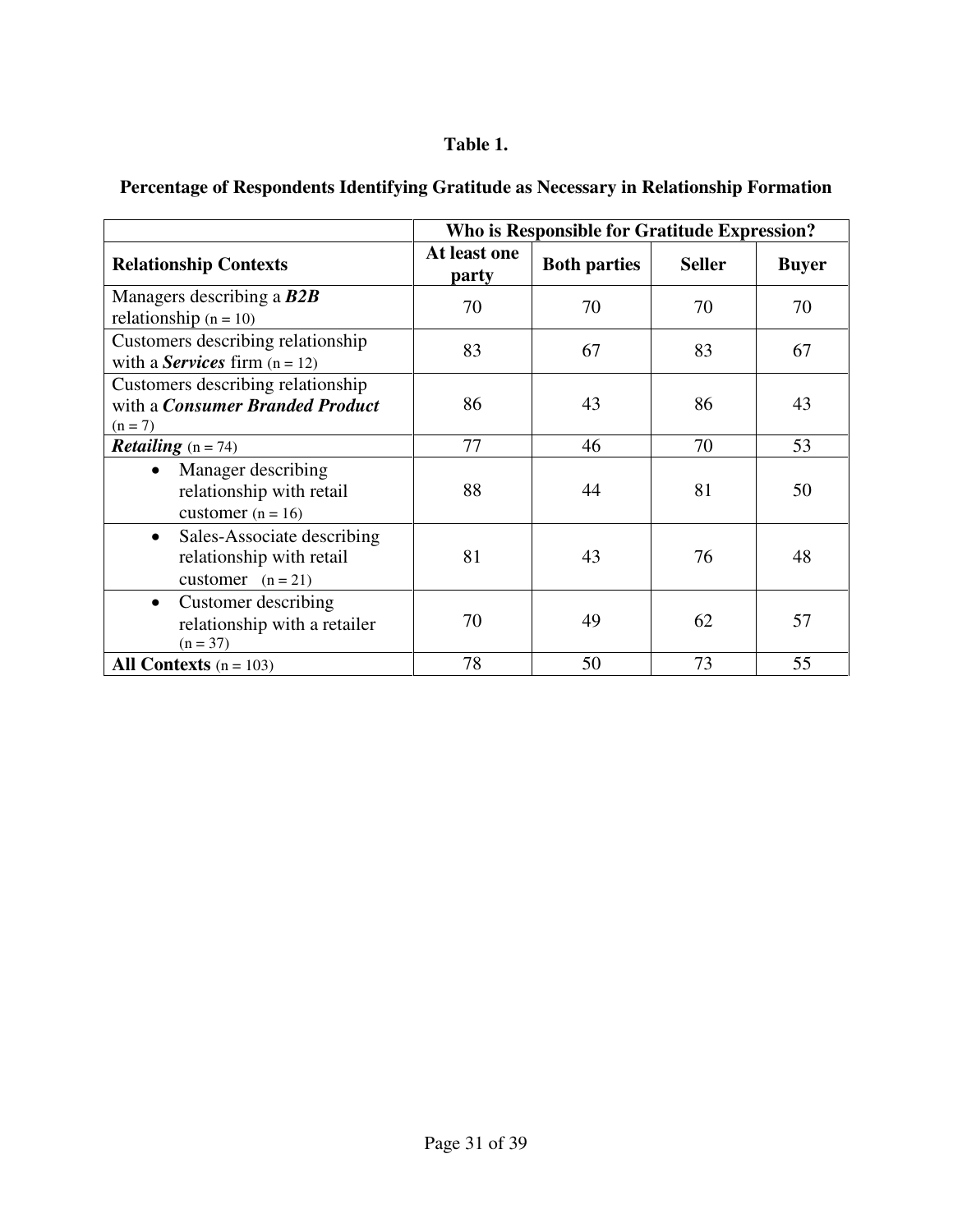# **Table 2.**

# **Main Study Respondents**

|                |     |            | B2B/             |                       | Buyer/        |
|----------------|-----|------------|------------------|-----------------------|---------------|
| Respondent     | Age | <b>Sex</b> | Consumer         | <b>Goods/Services</b> | <b>Seller</b> |
| 1              | 56  | Female     | B <sub>2</sub> B | Goods                 | <b>Buyer</b>  |
| $\overline{2}$ | 47  | Male       | B <sub>2</sub> B | Goods                 | <b>Buyer</b>  |
| 3              | 41  | Male       | B <sub>2</sub> B | Goods                 | Seller        |
| $\overline{4}$ |     | 55 Male    | B <sub>2</sub> B | Goods                 | Seller        |
| 5              |     | 38 Female  | B2B              | Service               | Buyer         |
| 6              |     | 38 Female  | B <sub>2</sub> B | Service               | <b>Buyer</b>  |
| $\overline{7}$ |     | 48 Male    | B <sub>2</sub> B | Service               | Seller        |
| 8              |     | 31 Male    | B <sub>2</sub> B | Service               | Seller        |
| 9              |     | 34 Female  | B <sub>2</sub> B | Service               | Buyer         |
| 10             |     | 52 Female  | B <sub>2</sub> B | Service               | Seller        |
| 11             |     | 34 Male    | B2B              | Service               | Seller        |
| 12             |     | 30 Male    | Consumer         | Goods                 | Seller        |
| 13             |     | 42 Male    | Consumer         | Goods                 | <b>Buyer</b>  |
| 14             |     | 32 Male    | Consumer         | Goods                 | Seller        |
| 15             |     | 35 Female  | Consumer         | Service               | Buyer         |
| 16             | 61  | Female     | Consumer         | Service               | <b>Buyer</b>  |
| 17             |     | 65 Male    | Consumer         | Service               | <b>Buyer</b>  |
| 18             | 26  | Female     | Consumer         | Service               | Buyer         |
| 19             |     | 32 Female  | Consumer         | Service               | <b>Buyer</b>  |
| 20             | 39  | Female     | Consumer         | Service               | Buyer         |
| 21             |     | 32 Female  | Consumer         | Service               | Seller        |
| 22             |     | 37 Female  | Consumer         | Service               | Seller        |

Criteria for "relationship" At least one purchase; expect to make future purchases.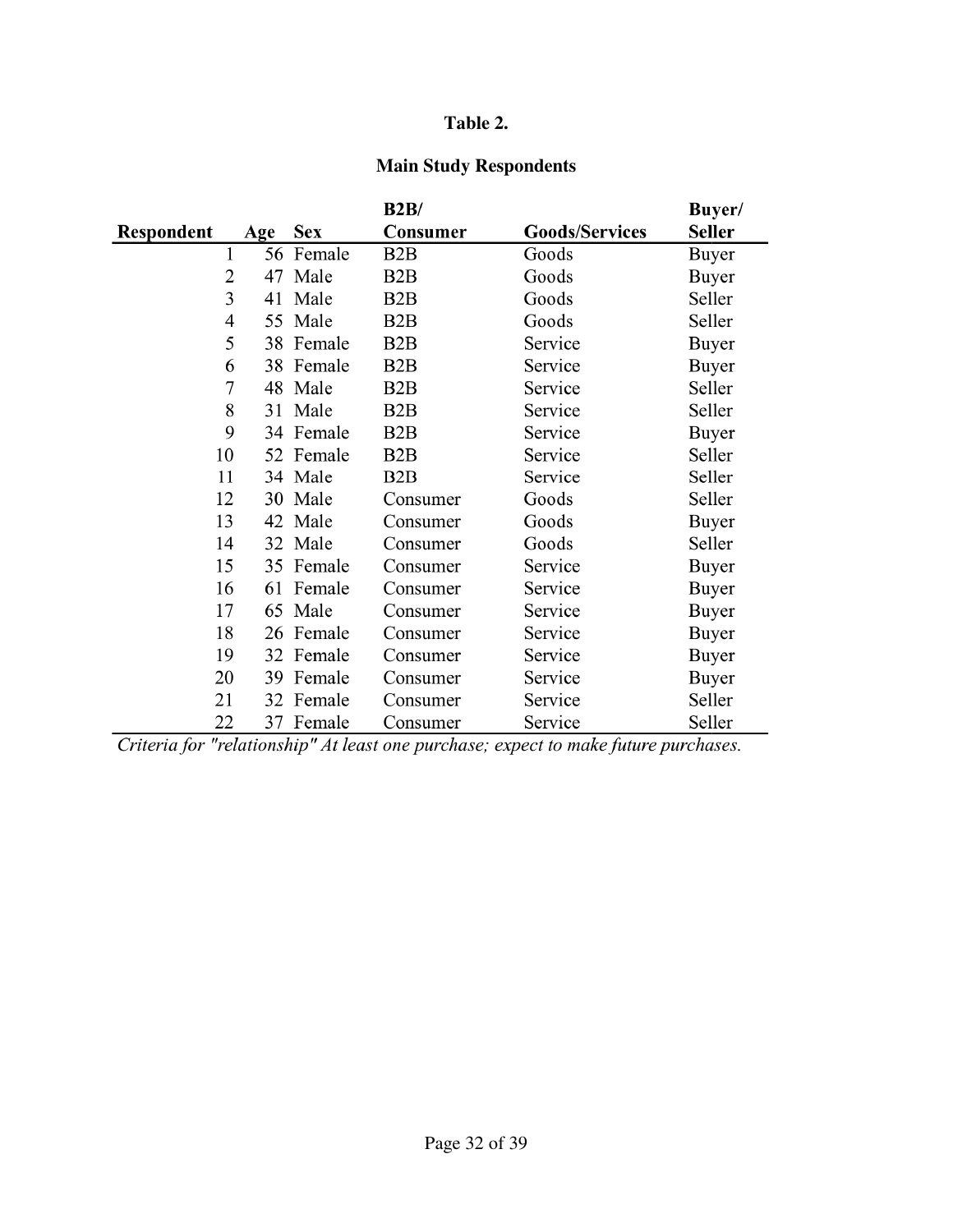# **Table 3.**

# **Generalizations**

- 1. Gratitude builds and strengthens relationships
	- a. It is absolutely critical to *feel* in commercial relationships, while *expression* tends to deepen those relationships
	- b. It plays a different role as relationships advance through stages
		- i. At early stages, exchange partners feel gratitude for "performance," demonstrating an early bias towards results over relationship
		- ii. At later stages, exchange partners feel gratitude for the relationship
- 2. Gratitude precedes trust and commitment
- 3. Asymmetry in buyer/seller expectations of expressions of gratitude: respondents say that "both are responsible", but demonstrate higher expectations on the part of sellers
- 4. Receiving expected expressions of gratitude may not have a significantly positive impact, but withholding expected expressions of gratitude can have a significantly negative impact on relationship development
- 5. Buyer expressions of gratitude are usually in the form of new business, references, or other non-direct actions
- 6. Individuals can feel gratitude for an exchange partner's effort, even when a desired result is not achieved
- 7. Exchange partners can feel gratitude even when a partners' actions benefit it as well (win-win)
- 8. Exchange partners can feel gratitude when actions that they appreciate are driven by company policy and not a personal intent to benefit
- 9. Gratitude and satisfaction are distinct constructs and one may exist without the other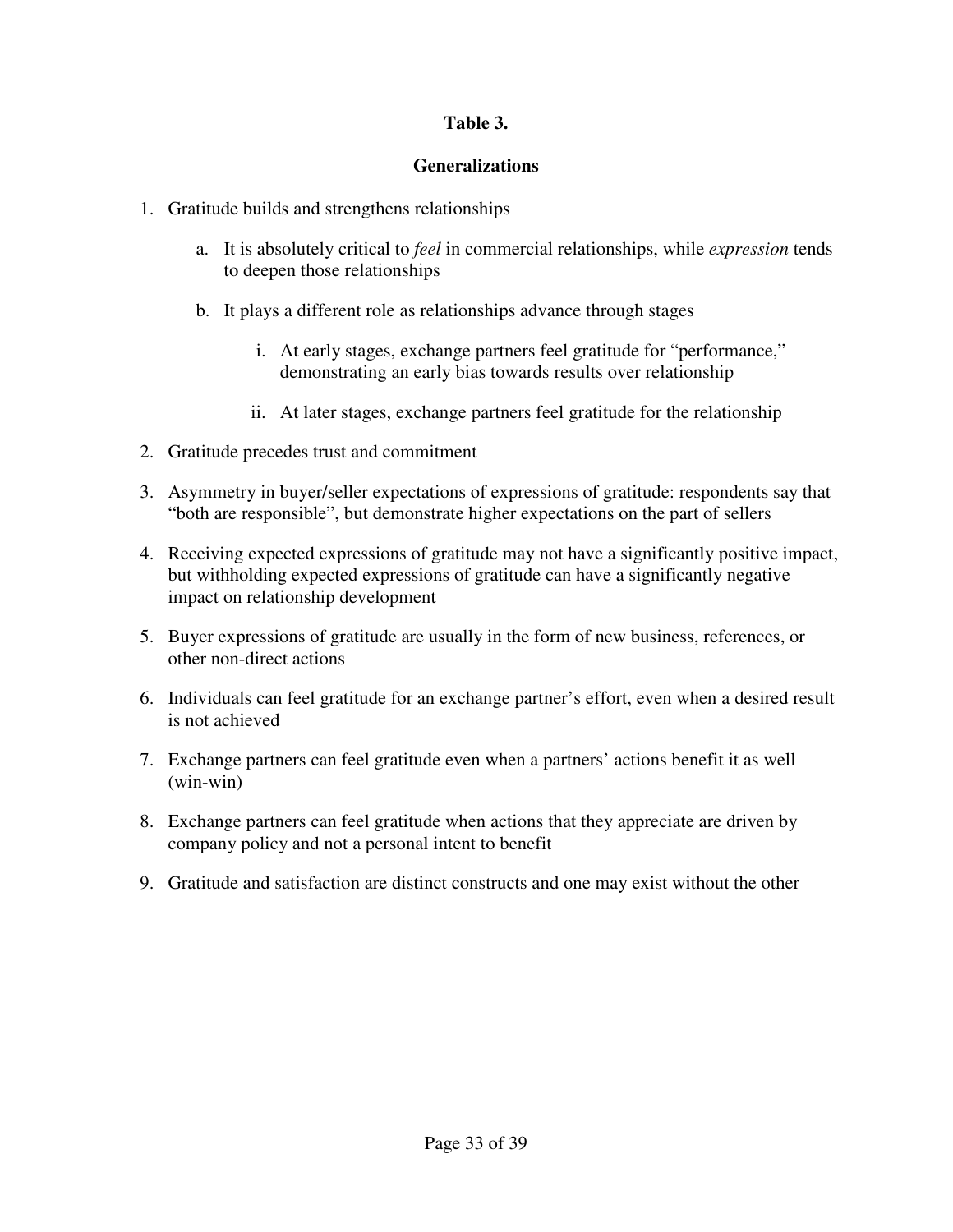# **References**

- Adams, J.S. (1965), "Towards an understanding of inequity", *Journal of Abnormal and Social Psychology*, 67, 422-36.
- Ahluwalia, R., Burnkrant, R.E. and Unnava, H. R. (2000), " Consumer response to negative publicity: the moderating role of commitment", *Journal of Marketing Research,*  37(May), 203-214.
- Algoe, S. B. (2006), "A relational account of gratitude: A positive emotion that strengthens interpersonal connections", *Dissertation Abstracts International: Section B: The Sciences and Engineering*, 66, 9-B, 5137.
- Anderson, E. and Weitz, B. (1992), "The use of pledges to build and sustain commitment in distribution channels," *Journal of Marketing Research,* 29, 1, 18-34.
- Anderson, J. C. and Narus, J.A. (1990), "A model of distribution firm and manufacturer firm working partnerships", *Journal of Marketing*, 54, January, 42-58.
- Bartlett, M. Y. and DeSteno, D. (2006), "Gratitude and prosocial behavior", *Psychological Science*, 17, April, 319-25.
- Becker, L. C. (1986), *Reciprocity*, New York: Routledge & Kegan Paul.
- Bernard, R. H. (1988). *Research methods in cultural anthropology*, London: Sage.
- Bolton, R. N., Lemon, K.N. and Verhoef, P.C. (2004), "The theoretical underpinnings of customer asset management: a framework and propositions for future research", *Journal of the Academy of Marketing Science,* 32, Summer, 271-92.
- Bone, S.A., Lemon, K.N, Liljenquist, K. and Money, R.B. (2008), "Fishing for compliments and complaints: the influence of solicited customer feedback and company acknowledgment on customer attitudes and intentions", *MSI Report No. 09-113.*
- Buck, R. (2004), "The gratitude of exchange and the gratitude of caring: A developmentalinteractionist perspective of moral emotion", Emmons, R.A. and McCullough, M.E. (Ed.), *The Psychology of Gratitude,* Oxford University Press, New York, NY, pp. 100-22.
- Corbin, J. and Strauss, A. (1990), "Grounded theory research: Procedures, canons, and evaluative criteria," *Qualitative Sociology*, 34, 1, 3-21.
- Cropanzano, R. and Mitchell, M.S. (2005), "Social exchange theory: an interdisciplinary review", *Journal of Management*, 31, December, 874-900.
- de Chernatony, L. and Riley, F.D. (1998), "Defining a "brand": beyond the literature with experts' interpretations", *Journal of Marketing Management*, 14, 4/5, 417-43.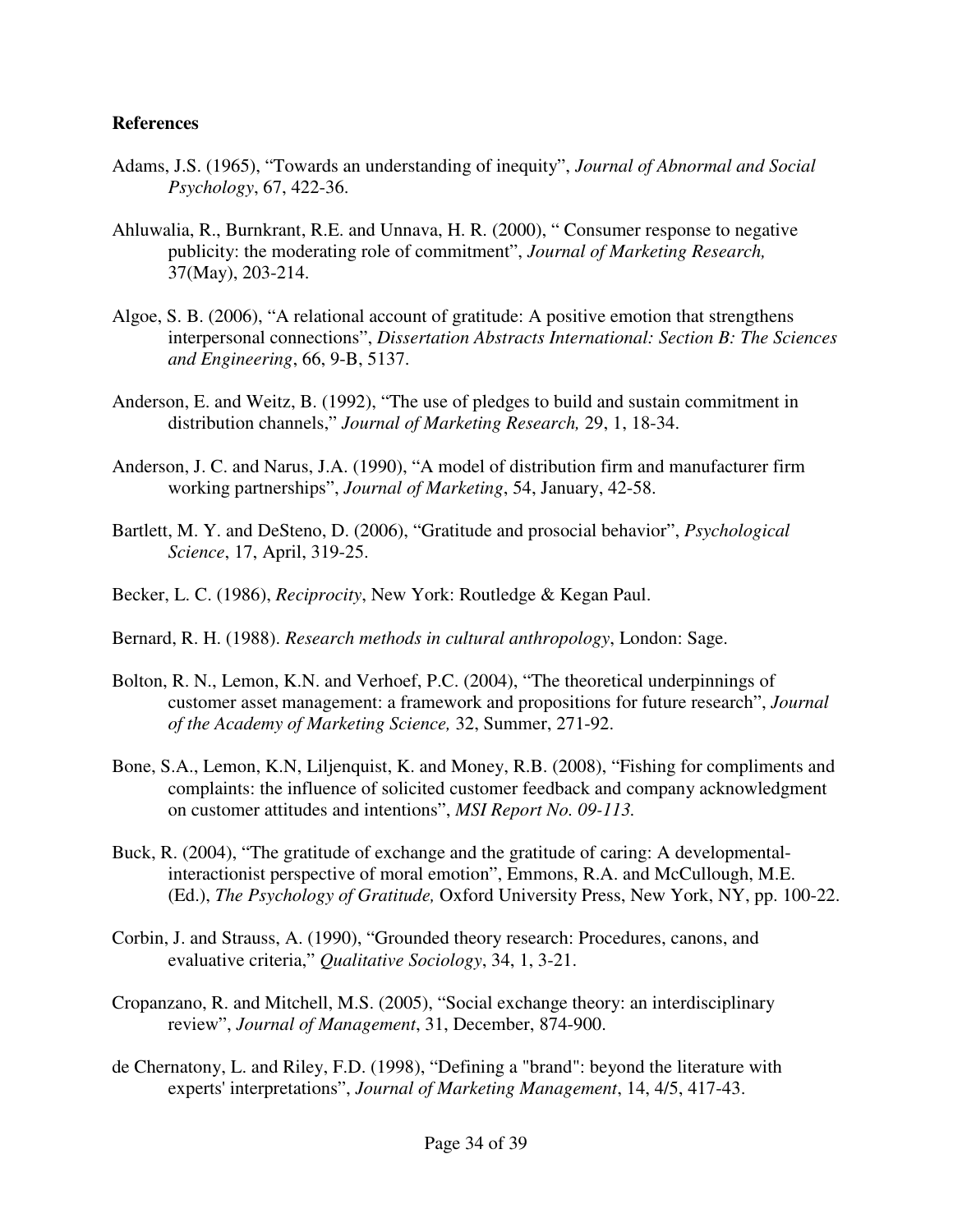- De Wulf, K., Odekerken-Schröder, G. and Iacobucci, D. (2001), "Investments in consumer relationships: a cross-country and cross-industry exploration", *Journal of Marketing,* 65, 4, 33-50.
- Doney, P.M. and Cannon, J.P (1997), "An examination of the nature of trust in buyer-seller relationships", *Journal of Marketing*, 61, April, 35-51.
- Dwyer, R.F., Schurr, P.H. and Oh, S. (1987), "Developing buyer-seller relationships," *Journal of Marketing*, 51, April, 11-27.
- Emmons, R.A. (2004), "The psychology of gratitude: an introduction", Emmons, R.A. and McCullough, M.E. (Ed.), *The Psychology of Gratitude,* Oxford University Press, New York, NY, pp. 3-16.
- Emmons, R.A. and McCullough, M.E. (2004), *The Psychology of Gratitude*, Oxford University Press, New York, NY.
- Emmons, R.A. and Tsang, J. (2004), "Parent of the virtues? The prosocial contours of gratitude" Emmons, R.A. and McCullough, M.E. (Ed.), *The Psychology of Gratitude,* Oxford University Press, New York, NY, pp. 123-44.
- European Multimedia Forum (2009), "Winners Announced! European seal of e-excellence 2009", March 3.
- Eyuboglu, N. and Buja, A. (1993), "Dynamics of channel negotiations: Contention and reciprocity", *Psychology and Marketing*, 10, 1, 47-65.
- Fehr, E. and Gächter, S. (2000), "Fairness and retaliation: the economics of reciprocity", *Journal of Economic Perspectives*, 14, Summer, 159-81.
- *Fortune* (2008), September 15, p. 91.
- Fredrickson, B. L. (1998), "What good are positive emotions?" *Review of General Psychology*, Vol. 2, 300-19.
- Fredrickson, B.L. (2001), "The role of positive emotions in positive psychology: the broadenand-build theory of positive emotions", *American Psychologist*, 56, 218-26.
- Fredrickson, B.L. (2004), "Gratitude, like other positive emotions, broadens and builds", Emmons, R.A. and McCullough, M.E. (Ed.), *The Psychology of Gratitude,* Oxford University Press, New York, NY, pp. 145-66.
- Fullerton, G. (2005), "How commitment both enables and undermines marketing relationships", *European Journal of Marketing*, 39, 11/12, 1372-88.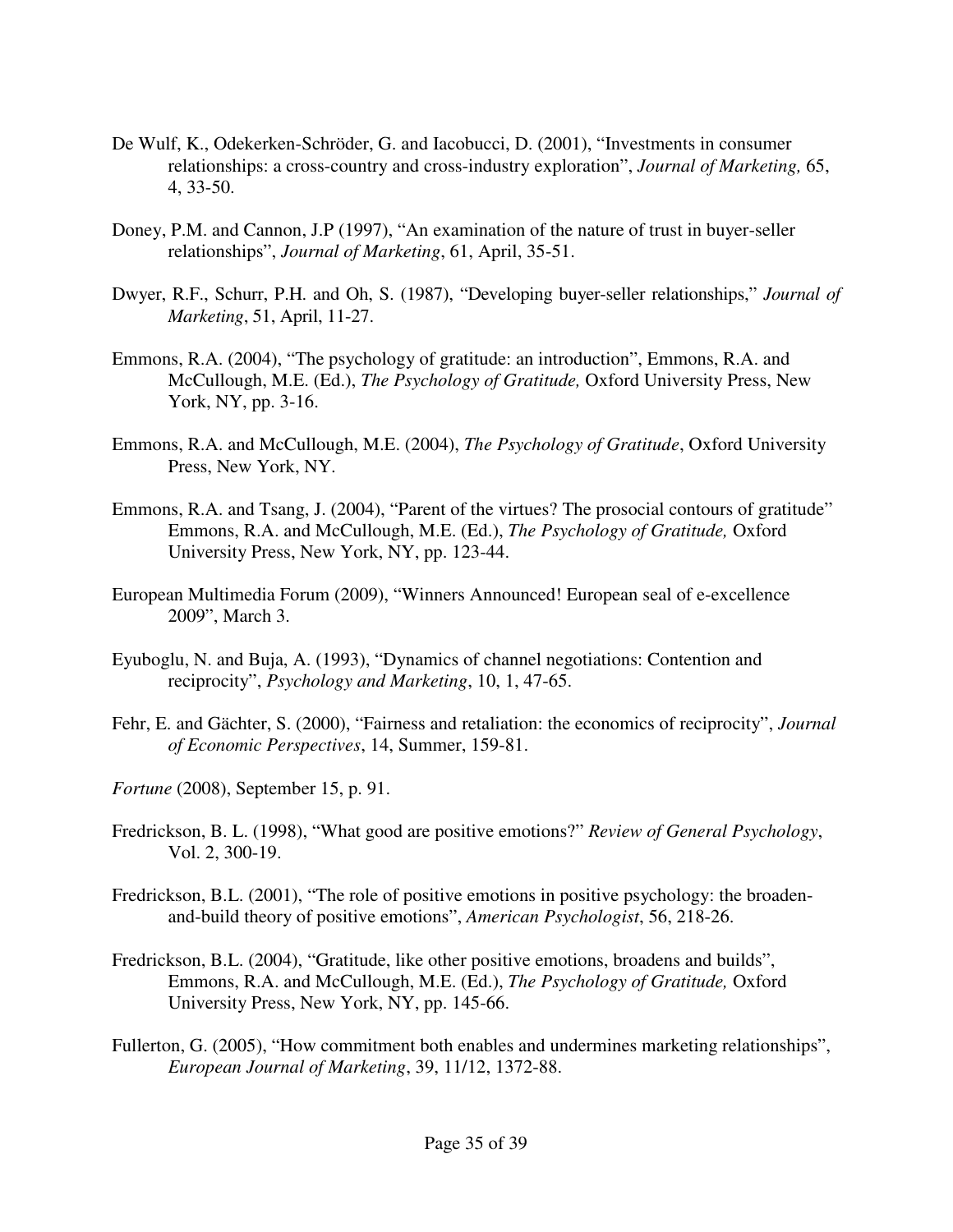- Gaming Rover (2009), "Konami extremely confident in PES 2010, ships 3 million to Europe", October 24.
- Garbarino, E. and Johnson, M.S. (1999), "The different roles of satisfaction, trust, and commitment in customer relationships", *Journal of Marketing*, 63, April, 70-87.
- Goulding, C. (1998), "Grounded theory: the missing methodology on the interpretivist agenda", *Qualitative Marketing Research: An International Journal*, Vol. 1 No. 1, pp. 50-7.
- Goulding, C. (1999), "Consumer research, qualitative paradigms, and methodological ambiguities", *European Journal of Marketing*, Vol. 33 No. 9/10, pp. 859-73.
- Goulding, C. (2000), "Grounded theory and consumer behaviour: principles, practice, and pitfalls", *Advances in Consumer Research*, Vol. 27, September.
- Goulding, C. (2005), "Grounded Theory, ethnography and phenomenology: A comparative analysis for three qualitative strategies for marketing research", *European Journal of Marketing*, 39, 3 / 4, 294-308.
- Gouldner, A. (1960), "The norm of reciprocity: A preliminary statement", *American Sociological Review*, 25, 2, 161-178.
- Greenberg, M. S. (1980), "A theory of indebtedness", Gergen, K. J., Greenberg, M.S., Willis, R.H. (Ed.), *Social Exchange: Advances in Theory and Research*, Plenum, New York, NY, 3-26.
- Guenzi, P. and Pelloni, O. (2004), "The impact of interpersonal relationships on customer satisfaction and loyalty to the service provider", *International Journal of Service Industry Management*, 15, 4, 365-84.
- Gwinner, K.P, Gremler, D.D. and Bitner, M.J. (1998), "Relational benefits in services industries: the customer's perspective", *Journal of the Academy of Marketing Science*, 26, Spring, 101-14.
- Hakansson, H. and Ostberg, C. (1979), "Industrial marketing as an organisational problem: A case study", *European Journal of Marketing*, 13, 3, 81-93.
- Heide, J. B. and John, G. (1992), "Do norms matter in marketing relationships?", *Journal of Marketing*, 56, April, 32-44.
- Heide, J. B. and Wathne, K. H. (2006), "Friends, businesspeople, and relationship roles: A conceptual framework and a research agenda", *Journal of Marketing*, 70, 3, 90-103.
- Heilbrun, A. B. (1972), "Effects of briefing upon client satisfaction with the initial counseling contact", *Journal of Consulting and Clinical Psychology*, 38, 1, 50-6.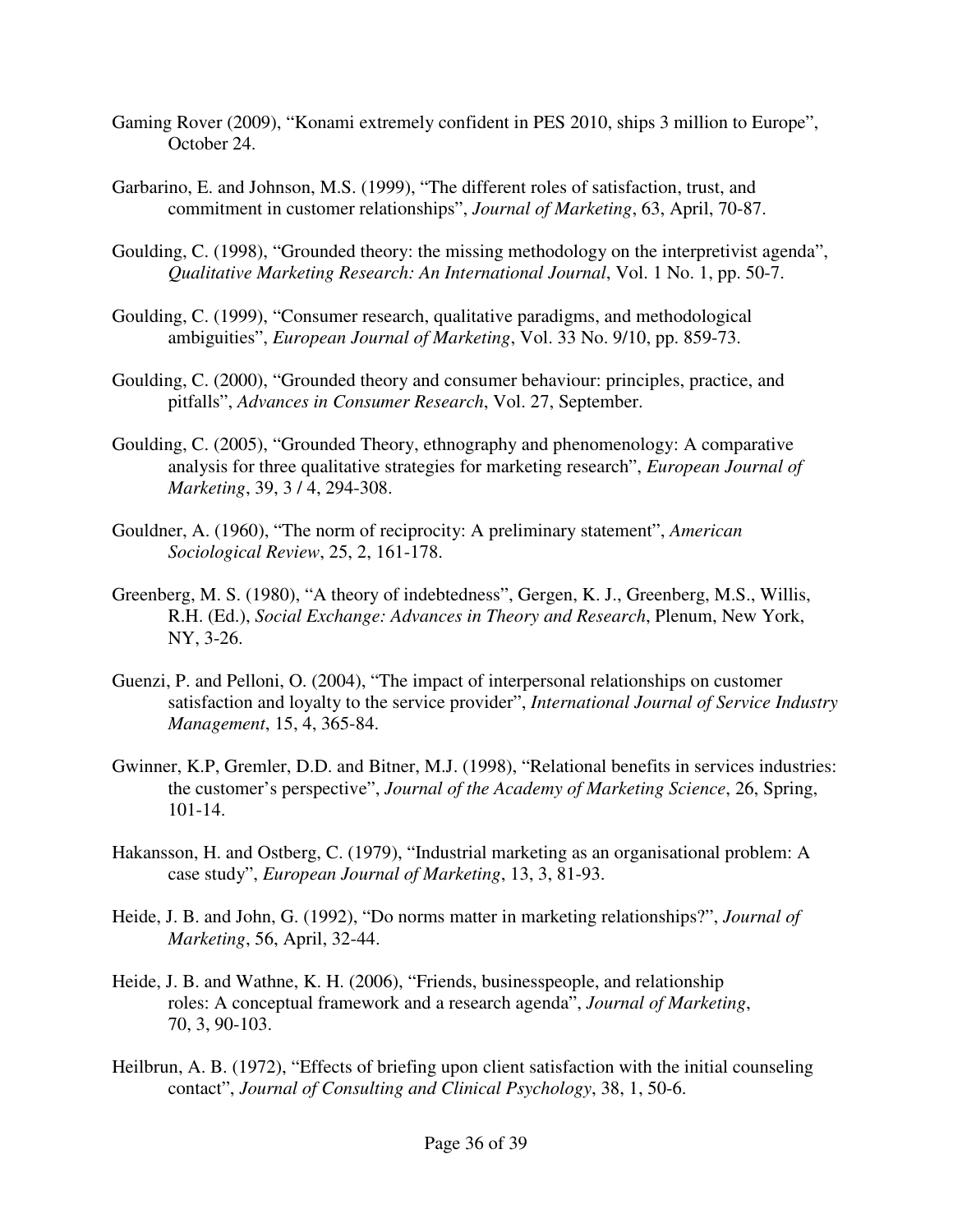- Hsieh, T. (2010), "A Lesson from Zappos: Follow the Golden Rule," *Harvard Business Review*, http://blogs.hbr.org/cs/2010/06/a lesson from zappos follow th.html, viewed 12 August, 2010.
- Komter, A.E. (2004), "Gratitude and gift exchange", Emmons, R.A. and McCullough, M.E. (Ed.), *The Psychology of Gratitude,* Oxford University Press, New York, NY, pp. 195- 212.
- Johnson, D. and Grayson, K. (2005), "Cognitive and affective trust in service relationships", *Journal of Business Research*, 58, 4, 500-7.
- Lattman, P. (2007), "Does 'thank you' help keep associates?", *The Wall Street Journal*, January 24, Eastern Edition.
- Lee, N., and Cadogan, J.W. (2009), "A social exchange theory of sales management in problem resolution situations," *Industrial Marketing Management*, 38, 355-72.
- Mattsson, L. (1997), "'Relationship Marketing' and The 'Markets-as-Networks Approach' A Comparative Analysis of Two Evolving Streams of Research," *Journal of Marketing Management*, 13, 447-461.
- McCullough, M.E. and Tsang, J. (2004), "Parent of the virtues? The prosocial contours of gratitude", Emmons, R.A. and McCullough, M.E. (Ed.), *The Psychology of Gratitude,* Oxford University Press, New York, NY, pp. 123-40.
- Morales, A. C. (2005), "Giving firms an 'e' for effort: consumer responses to high-effort firms", *Journal of Consumer Research,* 31, March, 806-12.
- Morgan, R.M. and Hunt, S.D. (1994), "The commitment-trust theory of relationship marketing", *Journal of Marketing*, 58, July, 20-38.
- Murphy, D. (2009), "Amazon and Zappos: Oil and water of retail culure," *PC World,*  http://www.pcworld.com/article/168887/amazon\_and\_zappos\_oil\_and\_water\_of\_retail\_c ulture.html, viewed 12 August, 2010.
- Oliver, R.L. (1980), "A cognitive model of the antecedents and consequences of satisfaction decisions", *Journal of Marketing Research*, 17, November, 460-69.

Palmatier, R.W. (2008), *Relationship Marketing*, Marketing Science Institute, Cambridge, MA.

Palmatier, R.W., Dant, R.P. and Grewal, D. (2007), "A comparative longitudinal analysis of theoretical perspectives of interorganizational relationship performance", *Journal of Marketing*, 71, October, 172-94.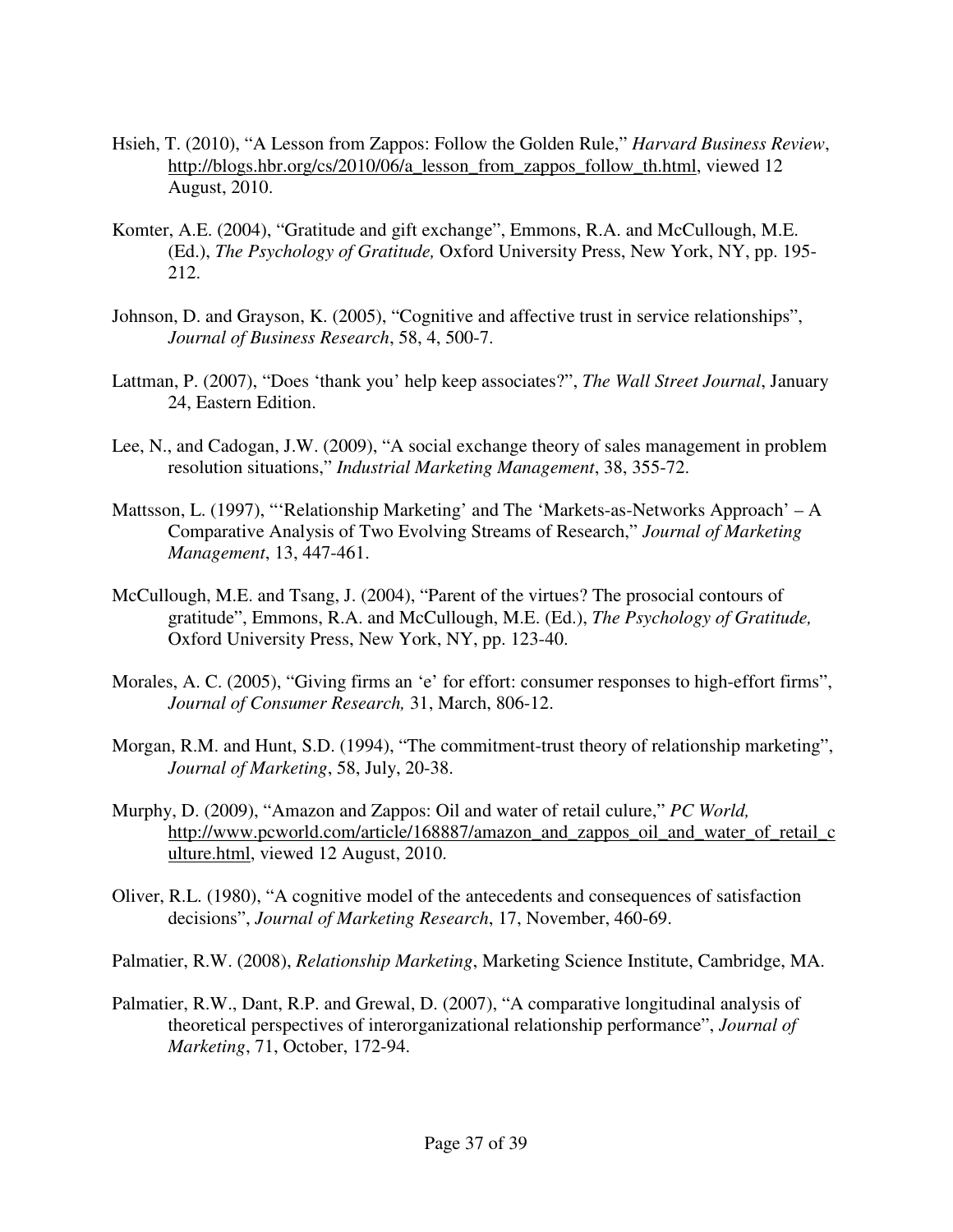- Palmatier, R.W., Dant, R.P., Grewal, D. and Evans, K.R. (2006), "Factors influencing the effectiveness of relationship marketing: a meta-analysis", *Journal of Marketing*, 70, October, 136-53.
- Palmatier, R.W., Jarvis, C.B., Bechkoff, J.R., and Kardes, F.R. (2009), "The role of customer gratitude in relationship marketing," *Journal of Marketing*, 73, September, 1-18.

Papageorgiou, A. (2009), "Thank you, the hardest word", *New Europe*, June 28, 840.

- Raggio, R.D. and Folse, J.A.G. (2007), "Gratitude works: an investigation of moderators and the mediating role of affective commitment in driving positive outcomes", *Journal of the Academy of Marketing Science,* 37, Winter, 455-515.
- Raggio, R.D. and Folse, J.A.G. (2011), "Expressions of gratitude in disaster management: An economic, social marketing, and public policy perspective on post-Katrina campaigns, *Journal of Public Policy & Marketing*, in press.
- Raju, S., Unnava, H.R., Montgomery, N.V. (2009), "The effect of brand commitment on the evaluation of nonpreferred brands: a disconfirmation process", *Journal of Consumer Research*, 35 (February), 851-863.
- Roberts, R.C. (2004), "The blessings of gratitude: a conceptual analysis", Emmons, R.A. and McCullough, M.E. (Ed.), *The Psychology of Gratitude,* Oxford University Press, New York, NY, pp. 58-80.
- Ryan, A., Tähtinen, J., Van Harantaand, M. and Mainela, T. (2009), "Putting Critical Realism to Work in Business Relationship Research,"  $25<sup>th</sup>$  IMP conference, Marseille, France, 3-5 September.
- Ryu, S., Park, J.E. and Min, S. (2007), "Factors determining long-term orientation in interfirm relationships", *Journal of Business Research*, 60, December, 1225-33.
- Sayer, A. (1992), *Method in Social Science: A Realist Approach*, London, Routledge.
- Schimmel, S. (2004), "Gratitude in Judaism," Emmons, R.A. and McCullough, M.E. (Ed.), *The Psychology of Gratitude,* Oxford University Press, New York, NY, pp. 37-57.
- Shelton, C. M. (2004), "Gratitude: considerations from a moral perspective", Emmons, R.A. and McCullough, M.E. (Ed.), *The Psychology of Gratitude,* Oxford University Press, New York, NY, pp. 257-81.
- Sichtmann, C. (2007), "An analysis of antecedents and consequences of trust in a corporate brand," *European Journal of Marketing*, 41, 9/10, 999-1015.
- Soscia, I. (2007), "Gratitude, delight, or guilt: the role of consumers' emotions in predicting postconsumption behaviors", *Psychology & Marketing*, 24, October, 871-894.